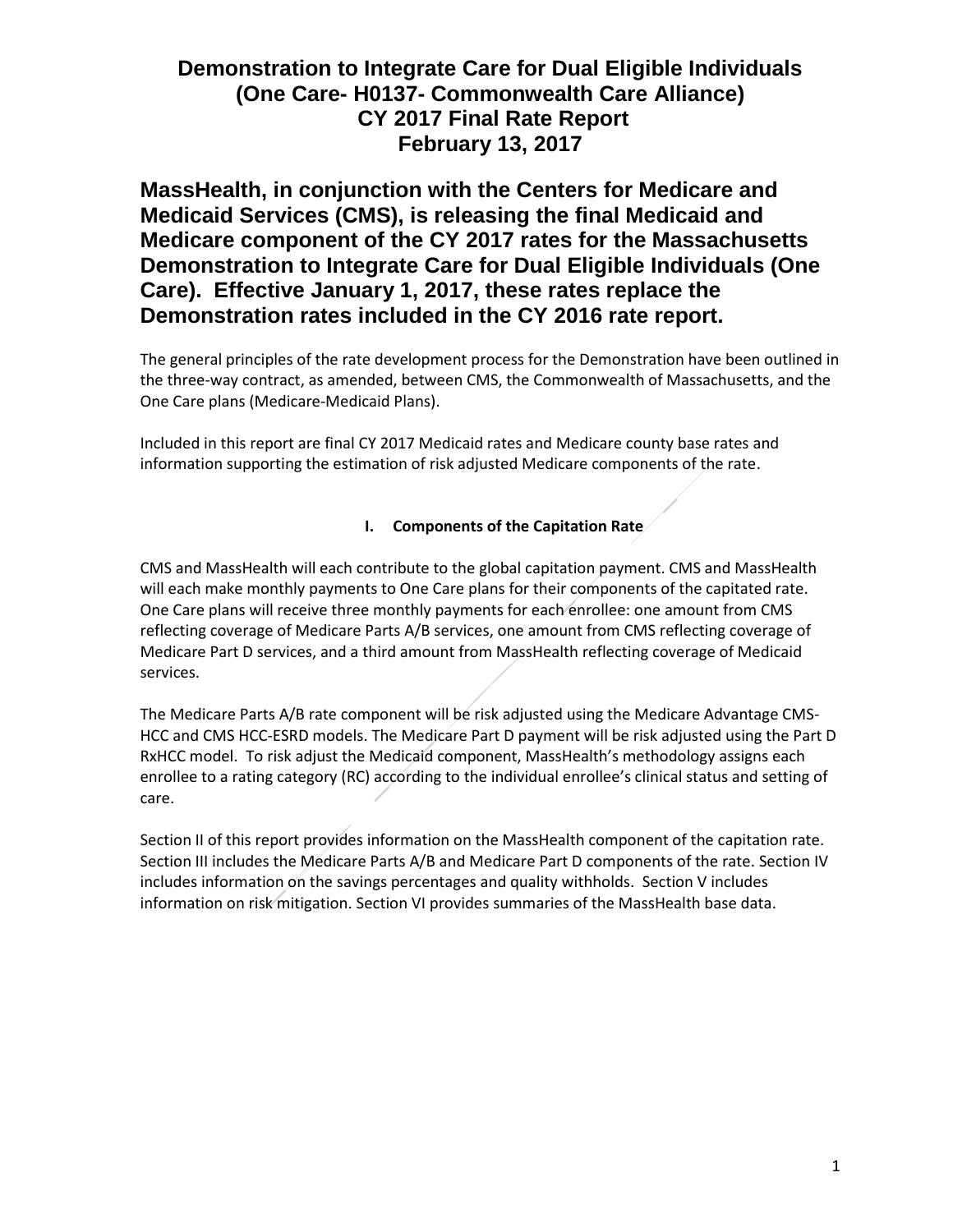## **II. MassHealth Component of the Rate – CY 2017**

MassHealth county rates are included below, accompanied by supporting information pertinent to their development. This content includes historical base data production details, adjustments applied to the historical base data, and trend factors used to project historical base data forward to the contract period.

## **MassHealth Component of Rate:**

MassHealth rates for CY 2017 effective January 1, 2017 through December 31, 2017 are listed below, by Massachusetts county and MassHealth rating category for the Demonstration. The rates below do not include application of the 1.25% quality withhold (see Section IV). The rates below do include the savings percentage of 0.25% (see Section IV) for Demonstration Year 4.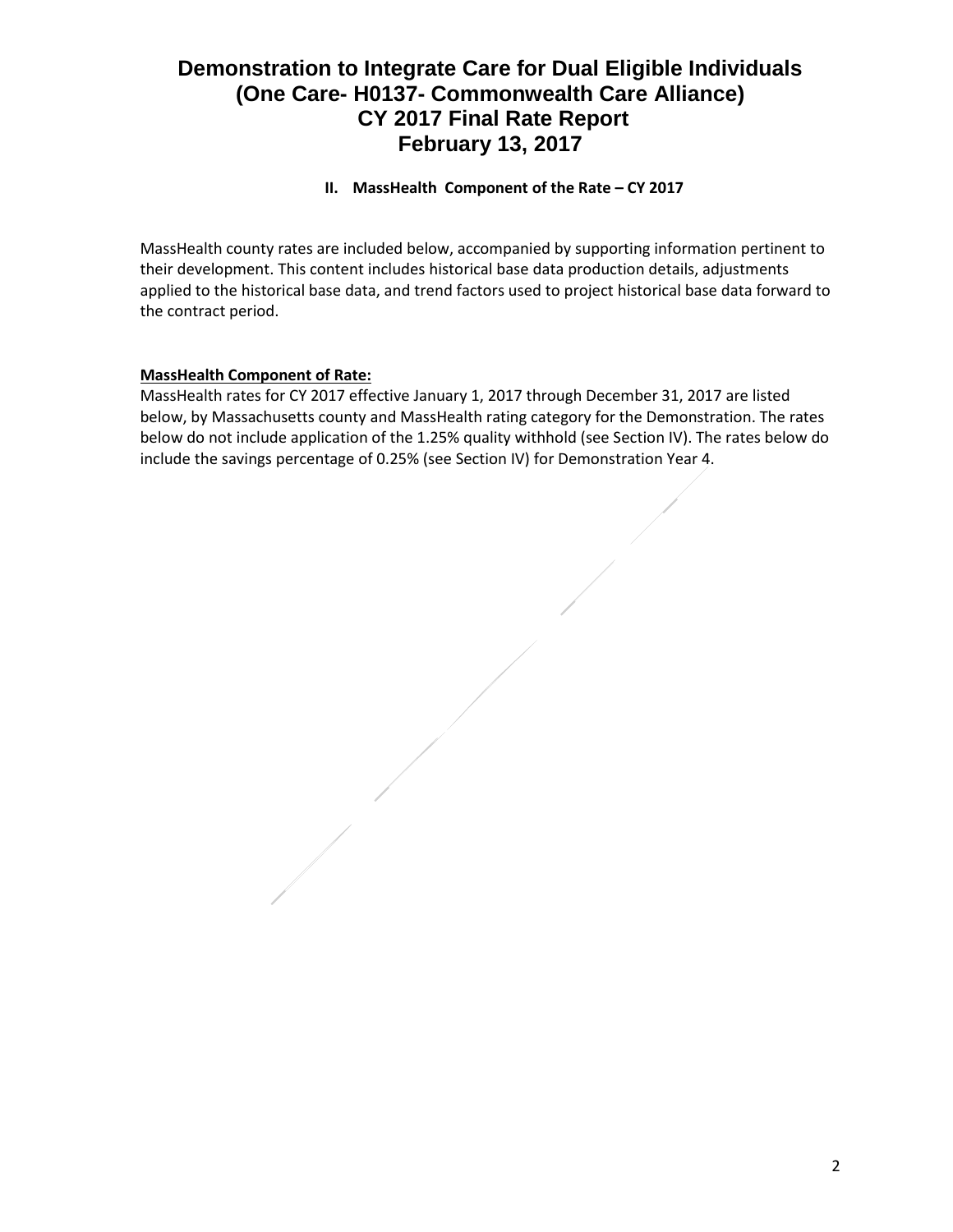| <b>MassHealth Component of County Rate</b>          |                                            |                                                                                  |                                                                                       |                                                 |                                                         |                                |
|-----------------------------------------------------|--------------------------------------------|----------------------------------------------------------------------------------|---------------------------------------------------------------------------------------|-------------------------------------------------|---------------------------------------------------------|--------------------------------|
| Effective January 1, 2017 through December 31, 2017 |                                            |                                                                                  |                                                                                       |                                                 |                                                         |                                |
| County                                              | $C1 -$<br><b>Community</b><br><b>Other</b> | $C2A -$<br><b>Community</b><br><b>High</b><br><b>Behavioral</b><br><b>Health</b> | $C2B -$<br><b>Community</b><br><b>Very High</b><br><b>Behavioral</b><br><b>Health</b> | $C3A - High$<br><b>Community</b><br><b>Need</b> | $C3B - Very$<br>High<br><b>Community</b><br><b>Need</b> | $F1 - Facility-$<br>based Care |
| Essex                                               | \$126.95                                   | \$443.42                                                                         | \$719.10                                                                              | \$3,108.66                                      | \$5,414.80                                              | \$9,529.75                     |
| Franklin                                            | \$126.09                                   | \$432.65                                                                         | \$701.29                                                                              | \$2,973.50                                      | \$5,185.18                                              | \$9,003.10                     |
| Hampden                                             | \$126.09                                   | \$432.65                                                                         | \$701.29                                                                              | \$2,973.50                                      | \$5,185.18                                              | \$9,003.10                     |
| Hampshire                                           | \$126.09                                   | \$432.65                                                                         | \$701.29                                                                              | \$2,973.50                                      | \$5,185.18                                              | \$9,003.10                     |
| Middlesex                                           | \$126.95                                   | \$443.42                                                                         | \$719.10                                                                              | \$3,108.66                                      | \$5,414.80                                              | \$9,529.75                     |
| <b>Norfolk</b>                                      | \$126.95                                   | \$443.42                                                                         | \$719.10                                                                              | \$3,108.66                                      | \$5,414.80                                              | \$9,529.75                     |
| Plymouth                                            | \$136.75                                   | \$463.27                                                                         | \$751.77                                                                              | \$3,240.58                                      | \$5,640.96                                              | \$7,667.92                     |
| <b>Suffolk</b>                                      | \$126.95                                   | \$443.42                                                                         | \$719.10                                                                              | \$3,108.66                                      | \$5,414.80                                              | \$9,529.75                     |
| Worcester                                           | \$126.09                                   | \$432.65                                                                         | \$701.29                                                                              | \$2,973.50                                      | \$5,185.18                                              | \$9,003.10                     |
| Statewide*                                          | \$126.85                                   | \$439.04                                                                         | \$711.85                                                                              | \$3,051.58                                      | \$5,316.17                                              | \$9,341.29                     |

\* Rate applies to eligible One Care members living in one of the five counties excluded from the One Care service area (Barnstable, Berkshire, Bristol, Dukes, and Nantucket).

## **Historical Base Data Development:**

The historical Medicaid and Medicare-Medicaid crossover expenditures for SFY2014 and SFY2015, with incurred but not reported (IBNR) completion adjustments applied, formed the historical base data used to develop the MassHealth component of the rates.

The historical base data can be created by taking Medicaid and crossover expenditures reported in the MassHealth Information Sharing Package shared with One Care plans, using the mapping provided below to map detailed base data categories of service to rate development categories of service, mapping One Care counties to geographic regions (see *Counties and Regions* subsection), and applying the completion factors included below. For convenience, per member per month (PMPM) expenditures with IBNR are provided at the end of this report in Section VI for Medicaid and crossover claims by calendar year, region, rating category and category of service.

#### *Rating Categories*:

MassHealth assigns members to a rating category based on institutional status (long-term facility versus community), diagnosis information, and the minimum data set — home care (MDS–HC) assessment tool. Because rates are set based on historical FFS claims data, for rate-setting purposes, MassHealth stratifies members into rating categories using a proxy method, which is summarized in the table below.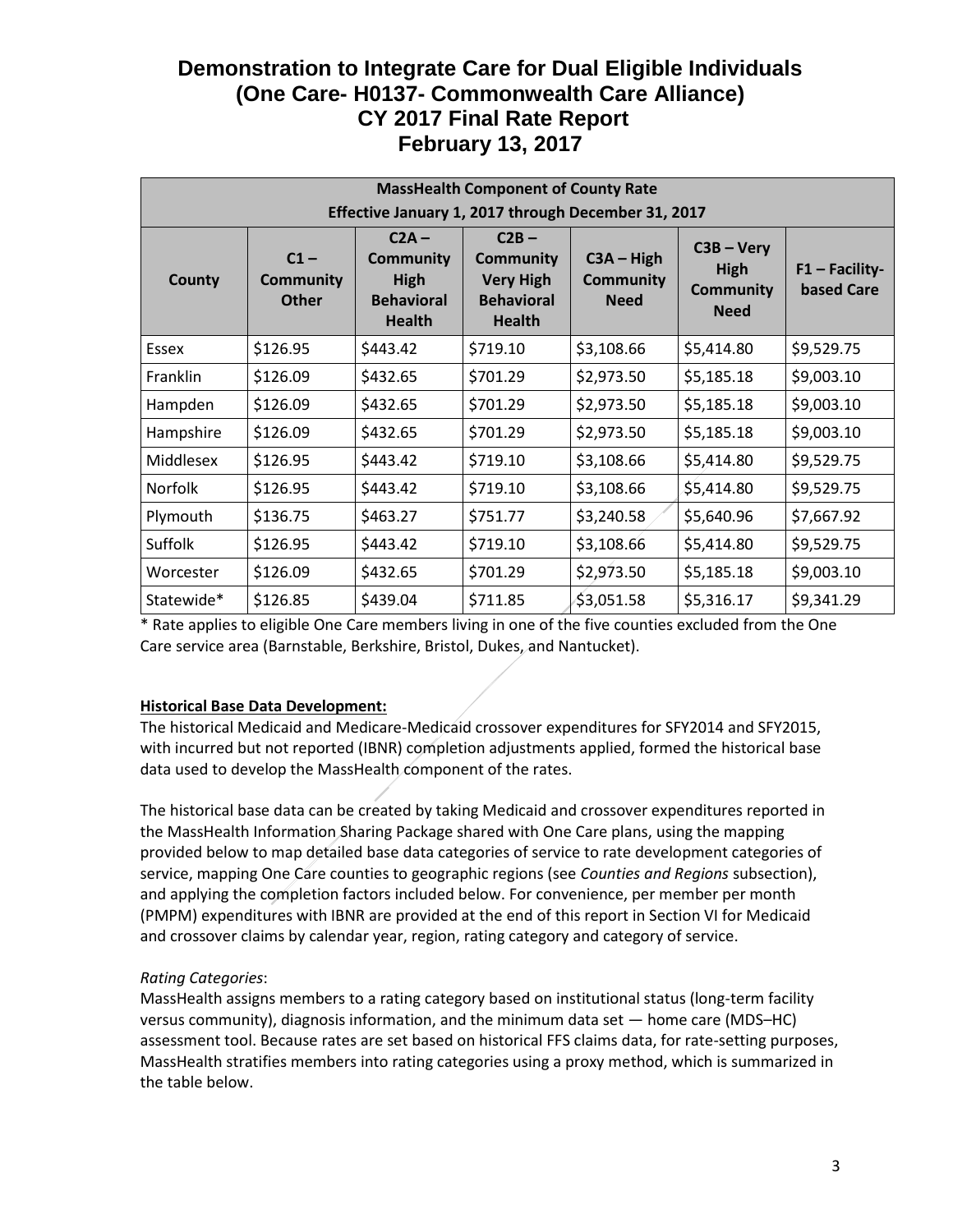| <b>Rating Category</b>  | <b>Description</b>                                                                                                                                                                                                                                                                                                                                                                                                                                                                                                                                                                                                                                                                                                                                                    |
|-------------------------|-----------------------------------------------------------------------------------------------------------------------------------------------------------------------------------------------------------------------------------------------------------------------------------------------------------------------------------------------------------------------------------------------------------------------------------------------------------------------------------------------------------------------------------------------------------------------------------------------------------------------------------------------------------------------------------------------------------------------------------------------------------------------|
| F1: Facility-Based Care | <b>Demonstration Process</b><br>Includes individuals identified by MassHealth as having a long-term<br>facility stay of more than 90 days. Applicable facilities include nursing<br>facilities, chronic rehabilitation, and psychiatric hospitals.<br>Proxy Method<br>The base data for this rating category was developed based on<br>member months and expenditures in a facility beyond the first 90<br>days. Applicable facilities include nursing facilities, chronic<br>rehabilitation, and psychiatric hospitals.                                                                                                                                                                                                                                              |
| C3: Community Tier 3    | <b>Demonstration Process</b><br>Includes individuals who do not meet F1 criteria and for whom a<br>MDS-HC assessment indicates:<br>Have a skilled nursing need to be met by the One Care plan seven<br>٠<br>days a week.<br>Have two or more activities of daily living (ADL) limitations, and<br>$\bullet$<br>three or more days a week of skilled nursing needs to be met by<br>the One Care plan.<br>Have four or more ADL limitations.<br>Proxy Method<br>The base data for this rating category was developed based on<br>member months and expenditures not in F1 that are within episodes<br>of three plus consecutive months in which a member is in a facility<br>and/or using more than \$500 in community-based long-term services<br>and supports (LTSS). |

 $\frac{1}{\sqrt{2}}$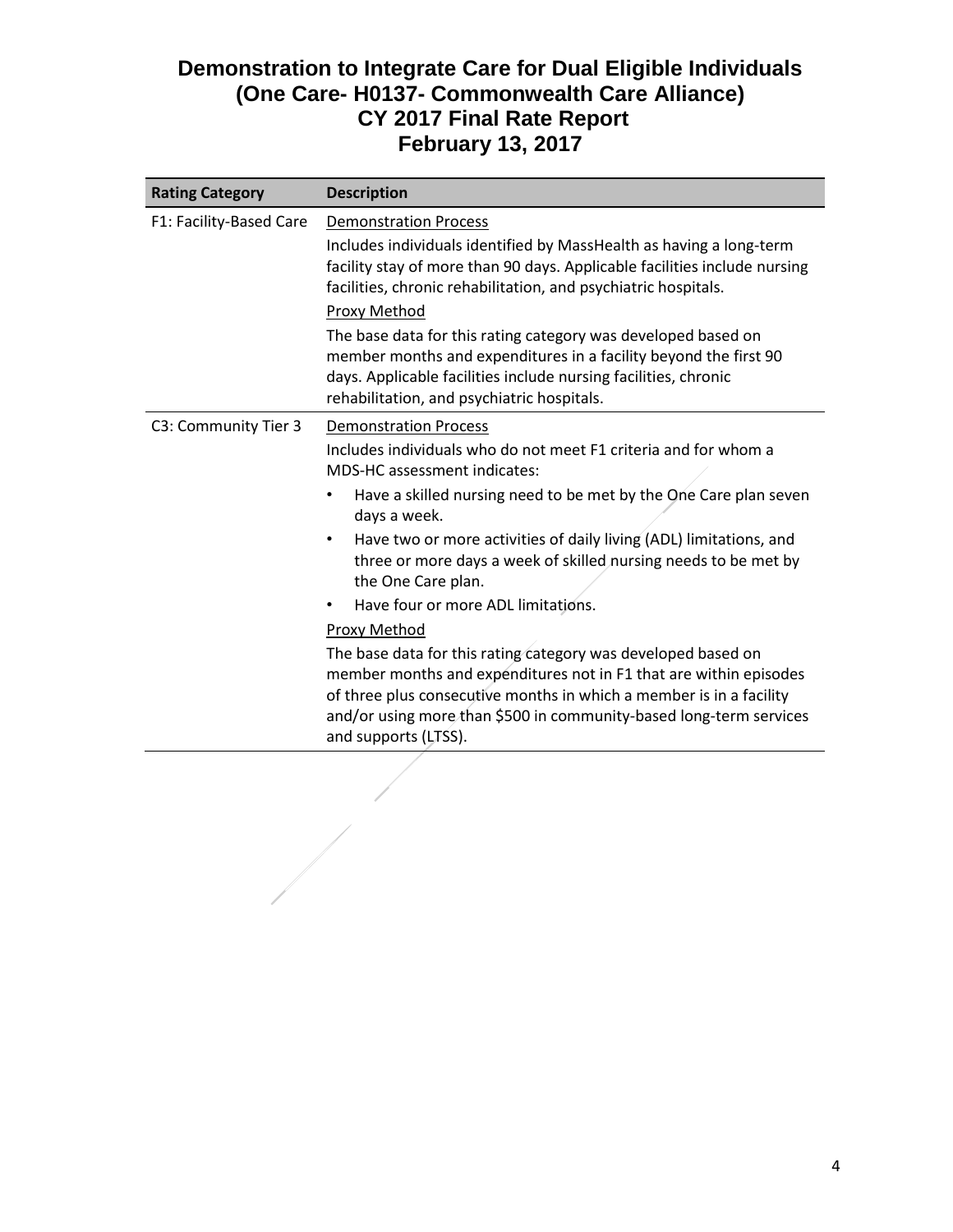| C2: Community Tier 2 | <b>Demonstration Process</b><br>Includes individuals who do not meet F1 or C3 criteria and who have<br>one or more of the following behavioral health diagnoses listed by<br>ICD-10 code, validated by medical records, reflecting an ongoing,<br>chronic condition such as schizophrenia or episodic mood disorders,<br>psychosis, or alcohol/drug dependence, not in remission: |
|----------------------|-----------------------------------------------------------------------------------------------------------------------------------------------------------------------------------------------------------------------------------------------------------------------------------------------------------------------------------------------------------------------------------|
|                      | F10.20-F10.29, excluding F10.21.                                                                                                                                                                                                                                                                                                                                                  |
|                      | F11.20-F11.29, excluding F11.21.                                                                                                                                                                                                                                                                                                                                                  |
|                      | F12.20-F12.29, excluding F12.21.                                                                                                                                                                                                                                                                                                                                                  |
|                      | F13.20-F13.29, excluding F13.21.                                                                                                                                                                                                                                                                                                                                                  |
|                      | F14.20-F14.29, excluding F14.21.                                                                                                                                                                                                                                                                                                                                                  |
|                      | F15.20-F15.29, excluding F15.21.                                                                                                                                                                                                                                                                                                                                                  |
|                      | F16.20-F16.29, excluding F16.21.                                                                                                                                                                                                                                                                                                                                                  |
|                      | F18.20-F18.29, excluding F18.21.                                                                                                                                                                                                                                                                                                                                                  |
|                      | F19.20-F19.29, excluding F19.21.                                                                                                                                                                                                                                                                                                                                                  |
|                      | F20.0-F20.9, F25.0-F25.9 (schizophrenia).                                                                                                                                                                                                                                                                                                                                         |
|                      | F28, F9 (other psychosis).                                                                                                                                                                                                                                                                                                                                                        |
|                      | F30.0-F30.9 (bipolar).                                                                                                                                                                                                                                                                                                                                                            |
|                      | F31.0-F31.9 (bipolar).                                                                                                                                                                                                                                                                                                                                                            |
|                      | F32.0-F32.9 (major depression).                                                                                                                                                                                                                                                                                                                                                   |
|                      | F33.0-F33.9 (major depression).                                                                                                                                                                                                                                                                                                                                                   |
|                      | F34.8, F34.9, F39 (mood disorders).                                                                                                                                                                                                                                                                                                                                               |
|                      | <b>Proxy Method</b><br>The base data for this rating category was developed based on<br>member months and expenditures not in F1 or C3, who had any claims                                                                                                                                                                                                                        |

in the Medicaid FFS data with a qualifying diagnosis (listed above) and/or non-outpatient claims in the Medicare–Medicaid crossover or Medicare FFS data with a qualifying diagnosis (listed above).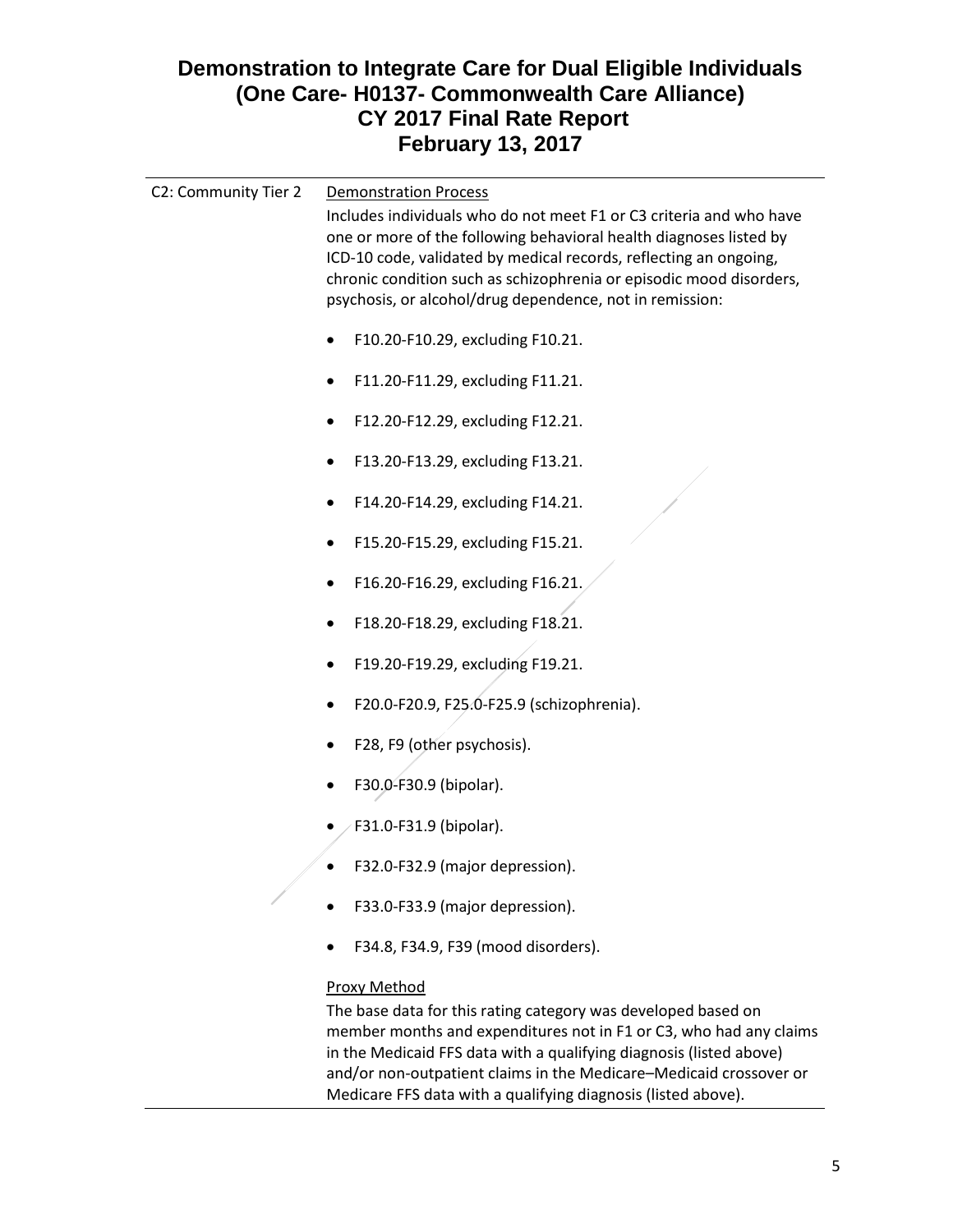| <b>Rating Category</b>                    | <b>Description</b>                                                                                                               |
|-------------------------------------------|----------------------------------------------------------------------------------------------------------------------------------|
| C1: Community Tier 1<br>- Community Other | <b>Demonstration Process</b><br>Includes individuals in the community who do not meet the F1, C3, or<br>C <sub>2</sub> criteria. |
|                                           | Proxy Method                                                                                                                     |
|                                           | The base data for this rating category was developed based on<br>member months and expenditures not in F1, C3, or C2.            |

After an enrollee is assessed, the MDS-HC assessed rating category may differ from the rating category into which he or she was proxied at enrollment. To address this issue, MassHealth began making retroactive rating category adjustments to plans' monthly capitation payments in October 2014, compensating plans for up to 3 months of difference between assessed and proxied rating categories.

## **C2 Rating Category Split**

In order to further mitigate risk of adverse risk selection to One Care plans, MassHealth will further refine the C2 RC, classifying enrollees into:

- C2A: Community Tier 2 Community High Behavioral Health
- C2B: Community Tier 2 Community Very High Behavioral Health

The C2B rating category includes all the requirements of the 2013 C2-Community High Behavioral Health rating category, but also includes criteria related to specific co-morbid behavioral health and substance abuse conditions. The C2B rating category will include individuals with at least one mental health diagnosis (ICD-10 F20.0-F20.9, F25.0-F25.9, F30.0-F30.9, F31.0-F31.9, F32.0-F32.9, F33.0- F33.9, F28, F29, F34.8, F34.9, or F39), *and* at least one substance abuse diagnosis (ICD-10 F10.20- F10.29, F11.20-F11.29, F12.20-F12.29, F13.20-F13.29, F14.20-F14.29, F15.20-F15.29, F16.20-F16.29, F18.20-F18.29, or F19.20-F19.29). Any individual that meets the overall C2 criteria, but does not meet the C2B criteria, would be classified as C2A.

## **C3 Rating Category Split**

In order to further mitigate risk of adverse risk selection to One Care plans, MassHealth will further refine the C3 RC, classifying enrollees into:

- C3A: Community Tier 3 High Community Need
- C3B: Community Tier 3 Very High Community Need

The C3B rating category includes all the requirements of the 2013 C3-High Community Needs rating category, but also includes criteria related to specific diagnoses. The C3B rating category will include individuals with a diagnosis of Quadriplegia (ICD-10 G80.0 or G82.50-G82.54), ALS (ICD-10 G12.21), Muscular Dystrophy (ICD-10 G71.0 or G71.2), and/or Respirator Dependence (ICD-10 Z99.11 or Z99.12). Any individual that meets the overall C3 criteria, but does not meet the C3B criteria, would be classified as C3A.

#### **Rate Relativity Factors**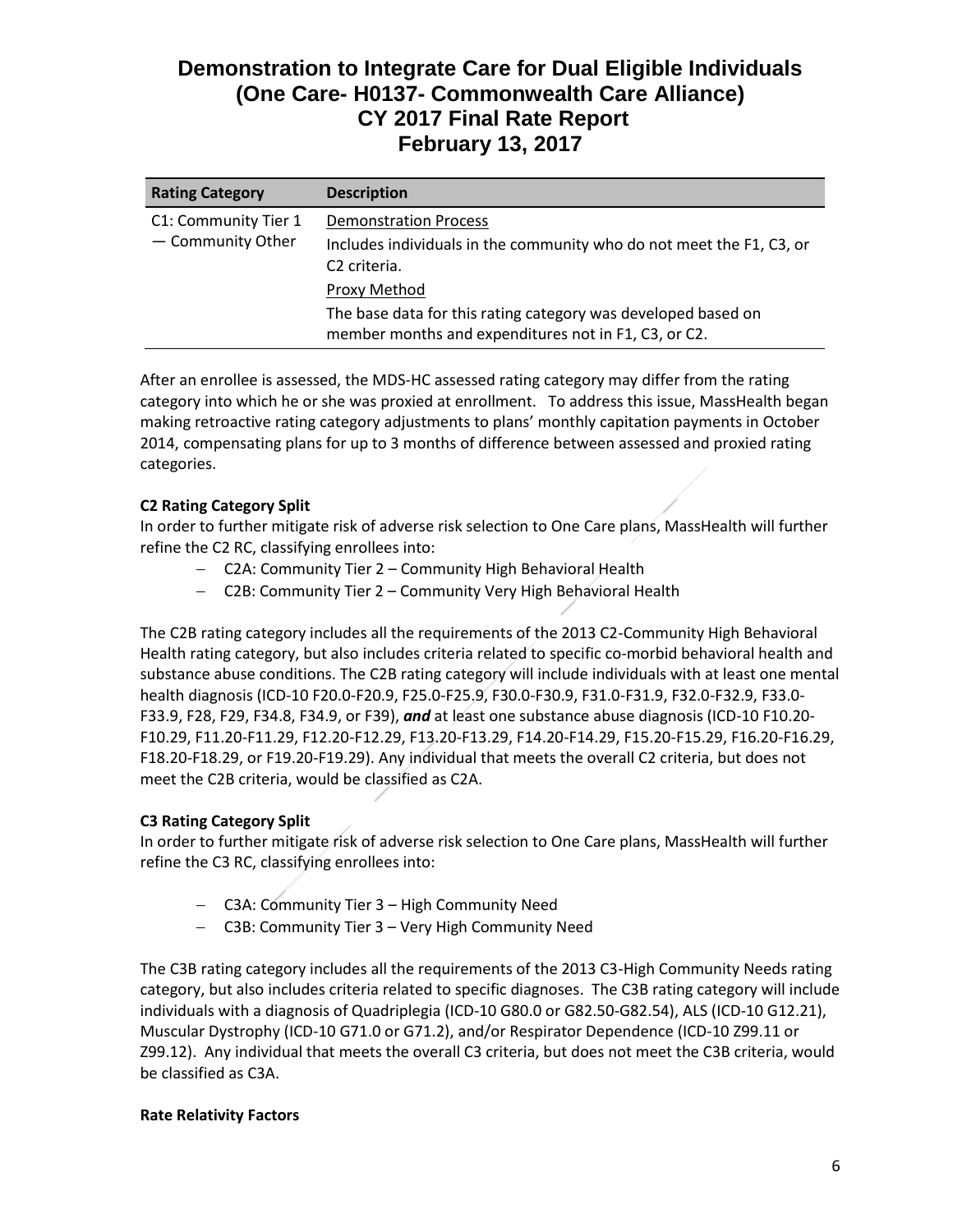The rate relativity process used to develop the capitation rates for the C2A/C2B and C3A/C3B rating categories can be described at a high level as:

- Relative total costs of C2A/C2B and C3A/C3B to the overall C2 and C3 rating categories, respectively, were developed using the base data.
- Projected costs for the C2 and C3 rating categories were developed by region following the same process as was used for CY 2013 rates.
- The C2A/C2B and the C3A/C3B relativity factors were applied to the total projected medical PMPM for the C2 and C3 rating categories, respectively, to develop projected costs for the C2A/C2B and C3A/C3B rating categories.
- Adjustments for administration, seasonality, savings and enrollee contribution to care were applied to produce the final capitation rates.

The C2A and C2B rate relativity factors applied to the C2 projected expenditures are:

|      | Eastern  | Western  | The Cape |
|------|----------|----------|----------|
| C2A  | $-9.7\%$ | $-9.9\%$ | $-16.6%$ |
| C2B. | 49.3%    | 49.0%    | 37.9%    |

The C3A and C3B rate relativity factors applied to the C3 projected expenditures are:

|     | Eastern | Western  | The Cape |
|-----|---------|----------|----------|
| C3A | $-2.9%$ | $-0.7\%$ | $-1.3%$  |
| CRR | 69.6%   | 73.4%    | 72.4%    |

## *Category of Service Mapping:*

The following is a category of service mapping between the services reflected in the MassHealth base data and the service categories used in the rate development process. Descriptions of the MassHealth detailed categories of service can be found in Section 3 of the MassHealth Information Sharing Package, "Base Data Detail."

#### Medicaid Claims:

| <b>Rate Development</b><br><b>Category of Service</b> | <b>MassHealth Base Data</b><br><b>Detailed Category of Service</b> |
|-------------------------------------------------------|--------------------------------------------------------------------|
| Inpatient - Non-MH/SA                                 | IP - Non-Behavioral Health                                         |
| Inpatient MH/SA                                       | IP - Behavioral Health                                             |
| <b>Hospital Outpatient</b>                            | <b>Hospital Outpatient</b>                                         |
| <b>Outpatient MH/SA</b>                               | <b>Outpatient BH</b>                                               |
| Professional                                          | Professional                                                       |
| <b>HCBS/Home Health</b>                               | <b>Community LTSS</b>                                              |
| <b>LTC Facility</b>                                   | LTC                                                                |
| Pharmacy (Non-Part D)                                 | Non-Part D Pharmacy                                                |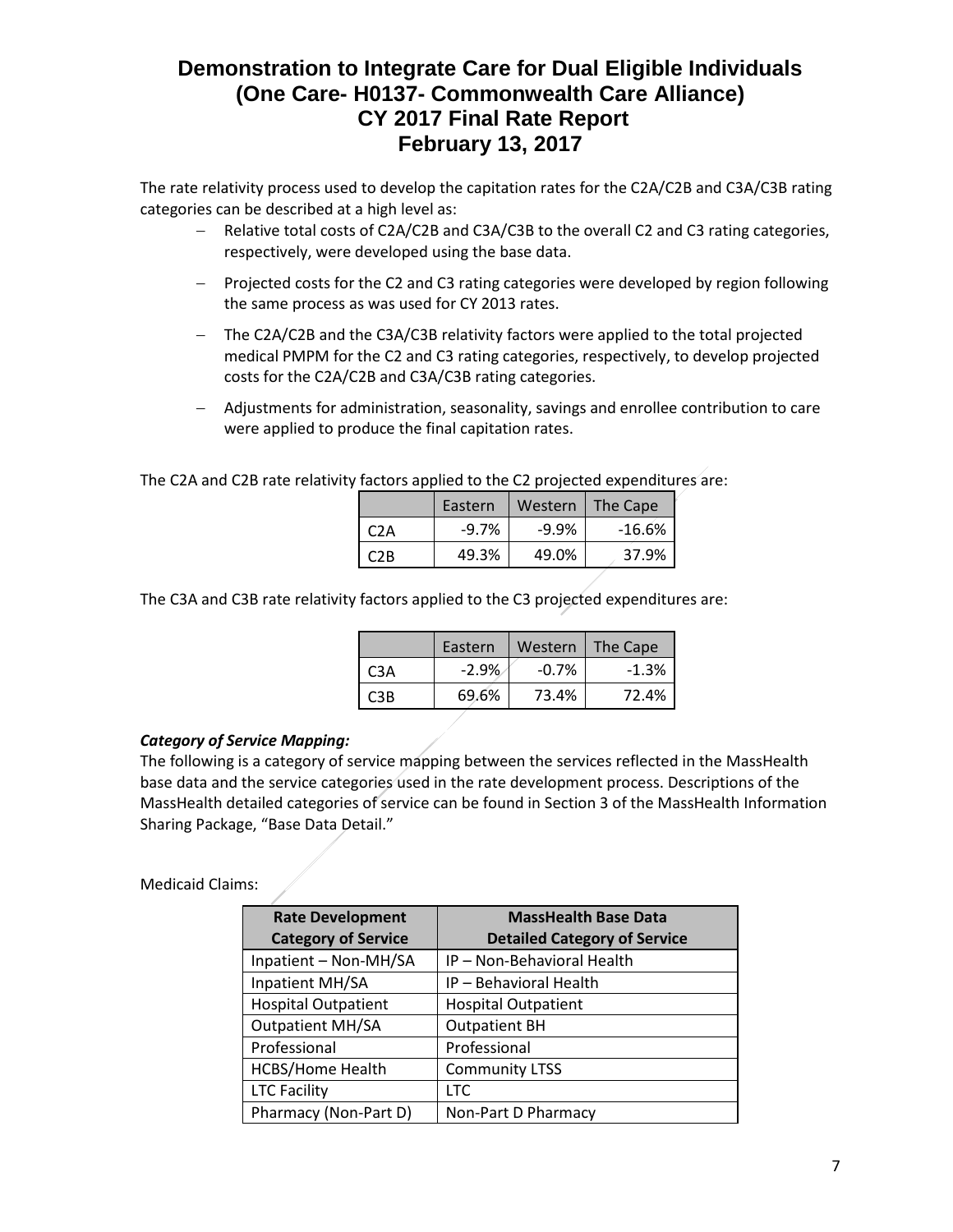| DME and Supplies | <b>DME</b> and Supplies |
|------------------|-------------------------|
| Transportation   | Transportation          |
| All Other        | <b>Other Services</b>   |

Crossover Claims:

| <b>Rate Development</b><br><b>Category of Service</b> | <b>MassHealth Base Data</b><br><b>Detailed Category of Service</b> |  |  |  |
|-------------------------------------------------------|--------------------------------------------------------------------|--|--|--|
| Inpatient - Non-MH/SA                                 | IP - Non-Behavioral Health                                         |  |  |  |
| Inpatient MH/SA                                       | IP - Mental Health                                                 |  |  |  |
|                                                       | IP - Substance Abuse                                               |  |  |  |
| <b>Hospital Outpatient</b>                            | HOP - ER / Urgent Care                                             |  |  |  |
|                                                       | HOP - Lab / Rad                                                    |  |  |  |
|                                                       | $HOP - Other$                                                      |  |  |  |
|                                                       | HOP - Pharmacy                                                     |  |  |  |
|                                                       | HOP-PT/OT/ST                                                       |  |  |  |
| <b>Outpatient MH/SA</b>                               | <b>HOP - Behavioral Health</b>                                     |  |  |  |
|                                                       | Prof - Behavioral Health                                           |  |  |  |
| Professional                                          | Prof - HIP Visits                                                  |  |  |  |
|                                                       | Prof - Lab / Rad                                                   |  |  |  |
|                                                       | Prof-OP Visits                                                     |  |  |  |
|                                                       | Prof-Other                                                         |  |  |  |
| <b>HCBS/Home Health</b>                               | Home Health                                                        |  |  |  |
|                                                       | <b>SNF</b>                                                         |  |  |  |
| <b>LTC Facility</b>                                   | Hospice                                                            |  |  |  |
| <b>DME</b> and Supplies                               | <b>DME</b> and Supplies                                            |  |  |  |
| Transportation                                        | Transportation                                                     |  |  |  |

## *Counties and Regions*:

Rates will be paid on a Massachusetts county and MassHealth rating category basis. Rates, however, have been developed regionally. Five counties are not included in any of the One Care plan service areas:

- Barnstable.
- Bristol.
- Berkshire.
- Dukes.
- Nantucket.

As the Demonstration does not currently operate in these counties, any applicable claims and eligibility data for these counties has been removed from the base data. The resulting geographic classifications are as follows:

| Eastern: | Essex, Middlesex, Norfolk and Suffolk counties      |
|----------|-----------------------------------------------------|
| Western: | Franklin, Hampden, Hampshire and Worcester counties |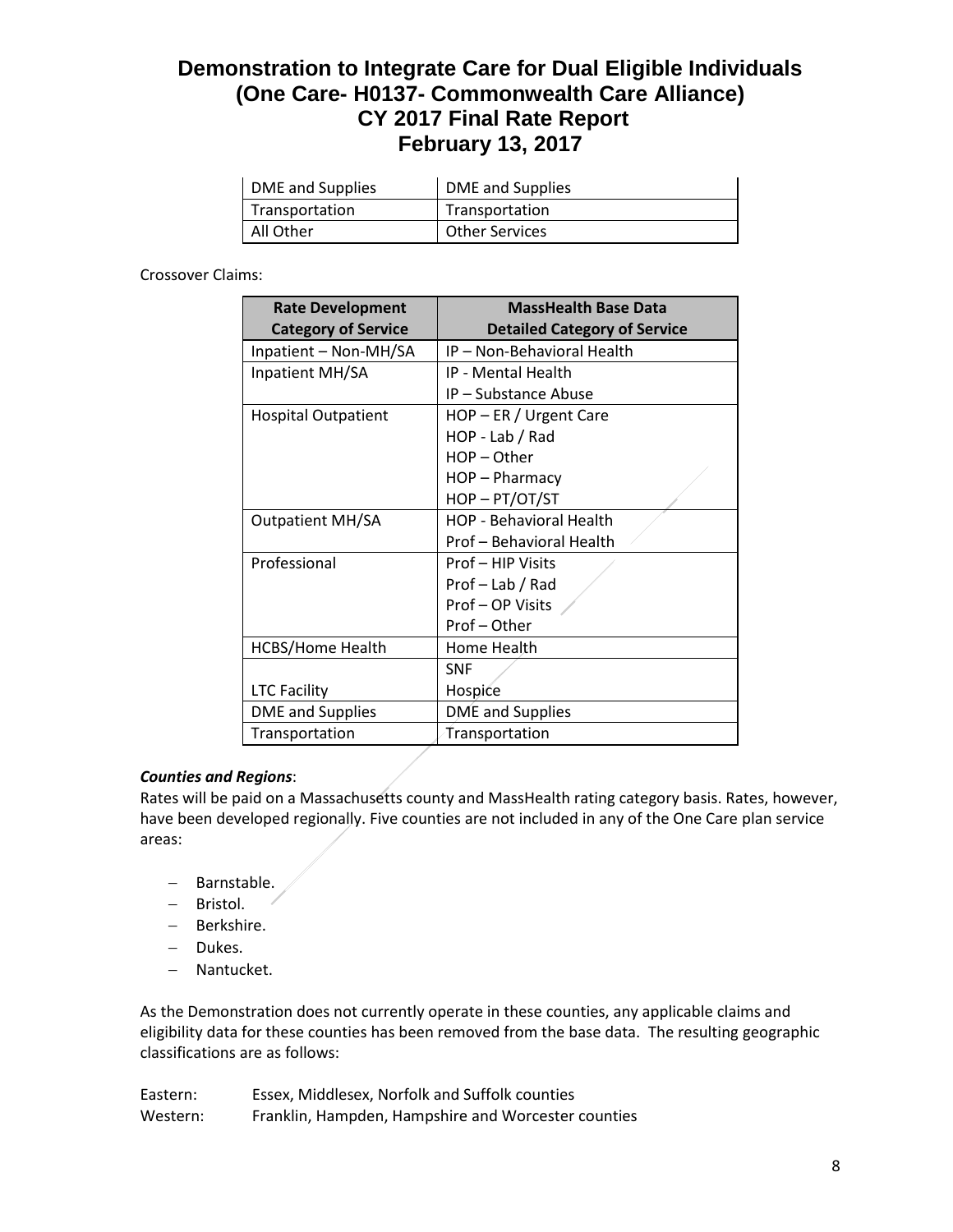### The Cape: Plymouth county

It is possible for a One Care member to move to one of the five counties excluded from the One Care service area and maintain One Care eligibility. For Demonstration Year 4, a "statewide" rate was developed. Because there is a high likelihood that these members are using the same service providers that they were when they were in the One Care service area, this rate is a statewide, weighted average rate based on the counties that are part of the One Care service area.

Adjustment information below is provided by geographic region.

### **Adjustments to Historical Base Data:**

As detailed in Section 4 of the three-way contract, rates have been developed based on expected costs for this population had the Demonstration not existed. The adjustments included below have been made to the historical base data to reflect the benefits and costs that will apply in CY 2017 to fee-for-service dual eligible individuals. As described above, most adjustments specific to the C2 and C3 rating categories are made prior to the application of C2A/C2B and C3A/C3B relativity factors to the projected rates.

### *Historical Base Data Completion Factors*:

The MassHealth base data do not reflect an estimate for IBNR expenditures. Medicaid and crossover claims processed by MassHealth through April 5, 2016 are reported in the MassHealth base data. To construct the historical base data, the following completion factors have been applied to both the Medicaid data and the crossover data reported in the Data Book.

|                            | <b>Medicaid Claims</b> |                | <b>Crossover Claims</b> |            |
|----------------------------|------------------------|----------------|-------------------------|------------|
|                            | <b>Completion</b>      |                | <b>Completion</b>       |            |
|                            |                        | <b>Factors</b> | <b>Factors</b>          |            |
|                            | <b>SFY</b>             | <b>SFY</b>     | <b>SFY</b>              | <b>SFY</b> |
| <b>Category of Service</b> | 2014                   | 2015           | 2014                    | 2015       |
| Inpatient-Non-MH/SA        | 1.000                  | 1.019          | 1.000                   | 1.015      |
| Inpatient MH/SA            | 1.000                  | 1.018          | 1.000                   | 1.015      |
| <b>Hospital Outpatient</b> | 1.000                  | 1.001          | 1.000                   | 1.008      |
| <b>Outpatient MH/SA</b>    | 1.000                  | 1.001          | 1.000                   | 1.008      |
| Professional               | 1.000                  | 1.001          | 1.000                   | 1.006      |
| <b>HCBS/Home Health</b>    | 1.000                  | 1.000          | N/A                     | N/A        |
| <b>LTC Facility</b>        | 1.000                  | 1.001          | 1.000                   | 1.009      |
| Pharmacy (Non-Part D)      | 1.000                  | 1.005          | N/A                     | N/A        |
| <b>DME</b> and Supplies    | 1.000                  | 1.005          | 1.001                   | 1.008      |
| Transportation             | 1.000                  | 1.005          | 1.001                   | 1.009      |
| All Other                  | 1.000                  | 1.005          | N/A                     | N/A        |
| All Services               | 1.000                  | 1.003          | 1.000                   | 1.009      |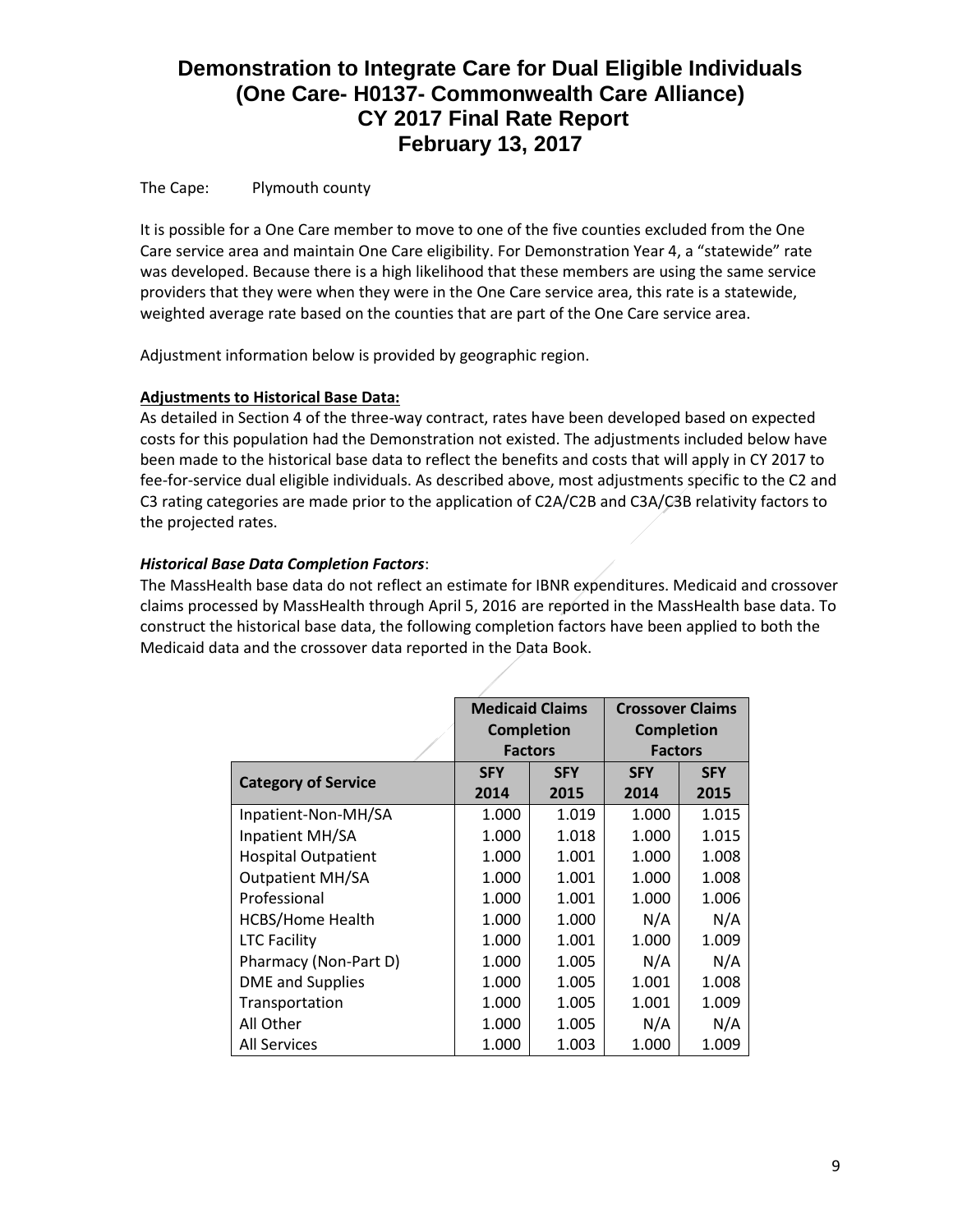## *Redeterminations:*

The Centers for Medicare & Medicaid Services (CMS) require states to review Medicaid eligibility annually. MassHealth suspended this process in October 2013 due to system difficulties. Between February 2015 and December 2015, EOHHS processed renewals for all members impacted by the suspension, which included members in FFS. As of January 2016, EOHHS restored its annual Medicaid renewal process. Consequently, the base data was adjusted to allow a consistent comparison in the performance period.

For this adjustment, MassHealth provided a list of members identified as ineligible for MassHealth during redetermination through December 2015. Enrollment and claims data for these members were identified and excluded from the base data. The impact of this adjustment is shown below:

| <b>Region</b> | C <sub>1</sub> | C2   | C <sub>3</sub> | F1      |
|---------------|----------------|------|----------------|---------|
| Eastern       | 0.1%           | 0.1% | 0.0%           | $0.0\%$ |
| Western       | 0.3%           | 0.0% | $0.0\%$        | $-0.2%$ |
| The Cape      | 0.1%           | 0.3% | 0.1%           | $0.0\%$ |

### *Transitional Living Program:*

In recognition of the level of care required for members in Transitional Living Programs, MassHealth is in the process of developing a new rating category to compensate plans appropriately for these members. Until this new rating category is developed and implemented, MassHealth will pay for all services related to the Transitional Living Program outside of the capitation rates. The following adjustments were made to account for the removal of these services from the HCBS/Home Health line of the base data:

| <b>Region</b> | C1      |         | C3      |         |
|---------------|---------|---------|---------|---------|
| Eastern       | $-1.3%$ | $-0.5%$ | $-0.4%$ | $0.0\%$ |
| Western       | 0.0%    | $0.0\%$ | 0.0%    | $0.0\%$ |
| The Cape      | $-0.8%$ | $0.0\%$ | $-0.1%$ | $0.0\%$ |

## *Relational Modeling:*

For some regions, there was only a limited amount of experience available, which can create rate volatility over time. To mitigate some of these unanticipated changes at the region level, adjustments were made to shift funds among regions without impacting the aggregate cost for the RC overall. This relational modeling was used for all RCs as shown below:

| <b>Region</b> | C1      | C2      | C3      | F1       |
|---------------|---------|---------|---------|----------|
| Eastern       | $-0.1%$ | $-0.4%$ | $-0.1%$ | $-1.0\%$ |
| Western       | $-0.3%$ | 0.0%    | 0.0%    | 2.2%     |
| The Cape      | 6.7%    | 8.1%    | 1.6%    | $0.0\%$  |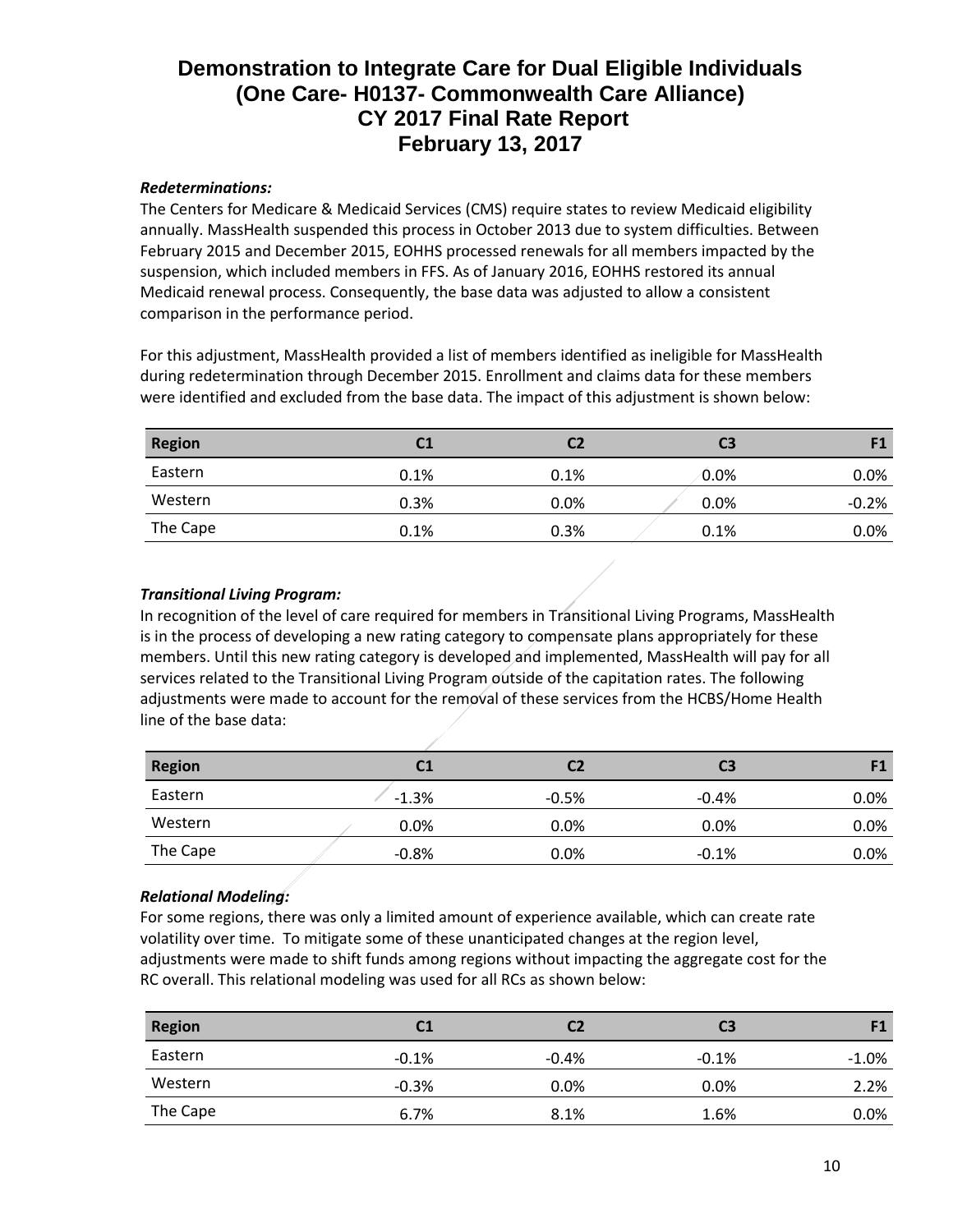### **Other Rate Adjustments:**

#### *Primary Care Fee Increase in the ACA:*

In accordance with ACA Section 1202, MassHealth raised its payment rates for primary care in January 2013. While primary care tends to be covered under Medicare for dual eligible members, this fee increase impacted the FFS Medicaid cross-over claim costs for primary care. MassHealth discontinued the ACA Section 1202 fee increases on January 1, 2015. Because a portion of the base data for CY 2017 included these increased payments, an adjustment was made to remove the impact of the fee increase from the professional line as demonstrated below:

| <b>Region</b> | C1       | C2       | C <sub>3</sub> | F1       |
|---------------|----------|----------|----------------|----------|
| Eastern       | $-27.9%$ | $-28.0%$ | $-37.1%$       | -47.3%   |
| Western       | $-29.5%$ | $-31.6%$ | $-43.8%$       | $-51.1%$ |
| The Cape      | $-22.9%$ | $-27.4%$ | $-29.7%$       | -56.5%   |

## *MassHealth Home Health Appeals:*

Some home health claims originally paid by MassHealth are eventually paid by Medicare. Information on the amount recovered is captured on a cash basis rather than date of service basis and is not specific to the target duals population. Based on the most recent available information on recovery dollars for the entire state (all 14 counties), a reasonable estimate of Medicare home health for target duals included in the base data is approximately \$50,000 annually. To account for the removal of the five counties that are not included in one of the One Care plans service areas, the \$50,000 annual figure was applied to the SFY2014 and SFY2015 base data for the entire state, and the adjustment was applied to the county-excluded base.

#### *Pharmacy Rebates:*

The MassHealth One Care historical base data does not reflect potential Federal Omnibus Budget Reconciliation Act (OBRA) rebates. Potential OBRA rebates on non-Part D drugs comprise an estimated 11.3% of total pharmacy spending for the entire state. This rebate percentage is based on forecasts developed by MassHealth for all dual eligible members (including partial duals and waiver participants) in the state under the age of 65 during SFY2014 and SFY2015. This percentage was then applied to the base data reflecting the excluded counties. In addition, MassHealth has an agreement in place for supplemental rebates on diabetic test strips. MassHealth estimated that there is approximately \$0.8M in potential rebates in SFY2014 and SFY2015 on diabetic test strips for the entire dual eligible population. This number was adjusted to reflect the target duals population and is expected to produce an extra 7.4% in pharmacy rebates for this population.

## *Medicare Improvements for Patients and Providers Act:*

Effective in January 2013 and again in January 2014, coinsurance for outpatient mental health services under Medicare Part B changed, now resembling coinsurance levels of other physical health services under Medicare Part B. Medicaid's portion of the Medicare Part B coinsurance for outpatient mental health services decreased from 40% in 2012 to 35% in 2013 and to 20% in 2014. The following table displays this impact to the Outpatient MH/SA COS: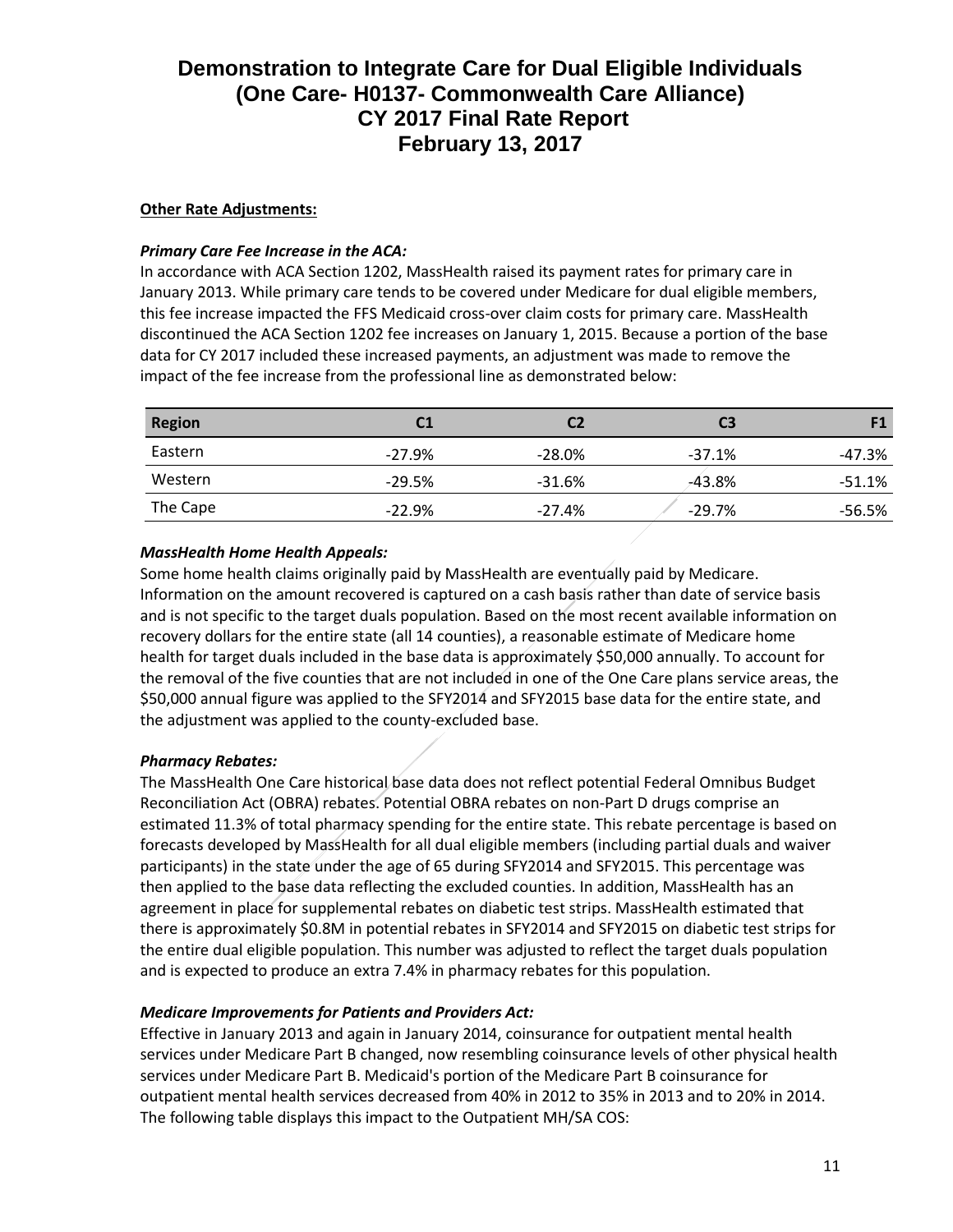| <b>Region</b> | C1      | C2      | C <sub>3</sub> | F1       |
|---------------|---------|---------|----------------|----------|
| Eastern       | $-3.9%$ | $-0.3%$ | $-0.7\%$       | $-2.2%$  |
| Western       | $-3.0%$ | $-0.5%$ | $-1.0%$        | $-1.7\%$ |
| The Cape      | $-2.4%$ | $-0.2%$ | $-0.5%$        | $-2.1%$  |

### *Dental Benefit Changes:*

The MassHealth dental benefit for adults was reduced effective July 2010. Effective January 1, 2013, MassHealth restored composite fillings for front teeth to the adult dental benefit. Effective March 1, 2014, MassHealth restored its adult dental benefit to include:

| D2140 - AMALGAM ONE SURFACE, PRIMARY OR PERMANE |  |
|-------------------------------------------------|--|
| D2150 - AMALGAM TWO SURFACES, PRIMARY OR PERMAN |  |
| D2160 - AMALGAM THREE SURFACES, PRIMARY OR PERM |  |
| D2161 - AMALGAM FOUR OR MORE SURFACES PRIMARY O |  |
| D2332 - RESIN-THREE SURFACES                    |  |
| D2335 - RESIN - FOUR/MORE SURFACES INVOLVING IN |  |
| D2391 - RESIN-BASED COMPOSITE-ONE SURFACE, POST |  |
| D2392 - RESIN-BASED COMPOSITE SURFACES.POSTERIO |  |
| D2393 - RESIN-BASED COMPOSITE 3 OR MORE SURFACE |  |
| D2394 - RESIN-BASED COMPOSITE 4+ SURFACES, POST |  |
|                                                 |  |

Effective May 15, 2015, MassHealth restored its denture benefits to include:

| D5110 - COMPLETE DENTURES (INCLUDING ROUTINE POST-DELIVERY CARE)               |
|--------------------------------------------------------------------------------|
| D5120 - COMPLETE DENTURES (INCLUDING ROUTINE POST-DELIVERY CARE)               |
| D5211 - PARTIAL DENTURES (INCLUDING ANY CONVENTIONAL CLASPS, RESTS, AND TEETH) |
| D5212 - PARTIAL DENTURES (INCLUDING ANY CONVENTIONAL CLASPS, RESTS, AND TEETH) |

The adjustments below have been applied to the All Other COS historical base data to reflect the net effect of these benefit changes:

| <b>Region</b> | C1    | C2    | C <sub>3</sub> | F1    |
|---------------|-------|-------|----------------|-------|
| Eastern       | 45.7% | 41.9% | 15.2%          | 6.7%  |
| Western       | 43.4% | 39.0% | 18.2%          | 12.5% |
| The Cape      | 46.1% | 46.7% | 21.5%          | 17.4% |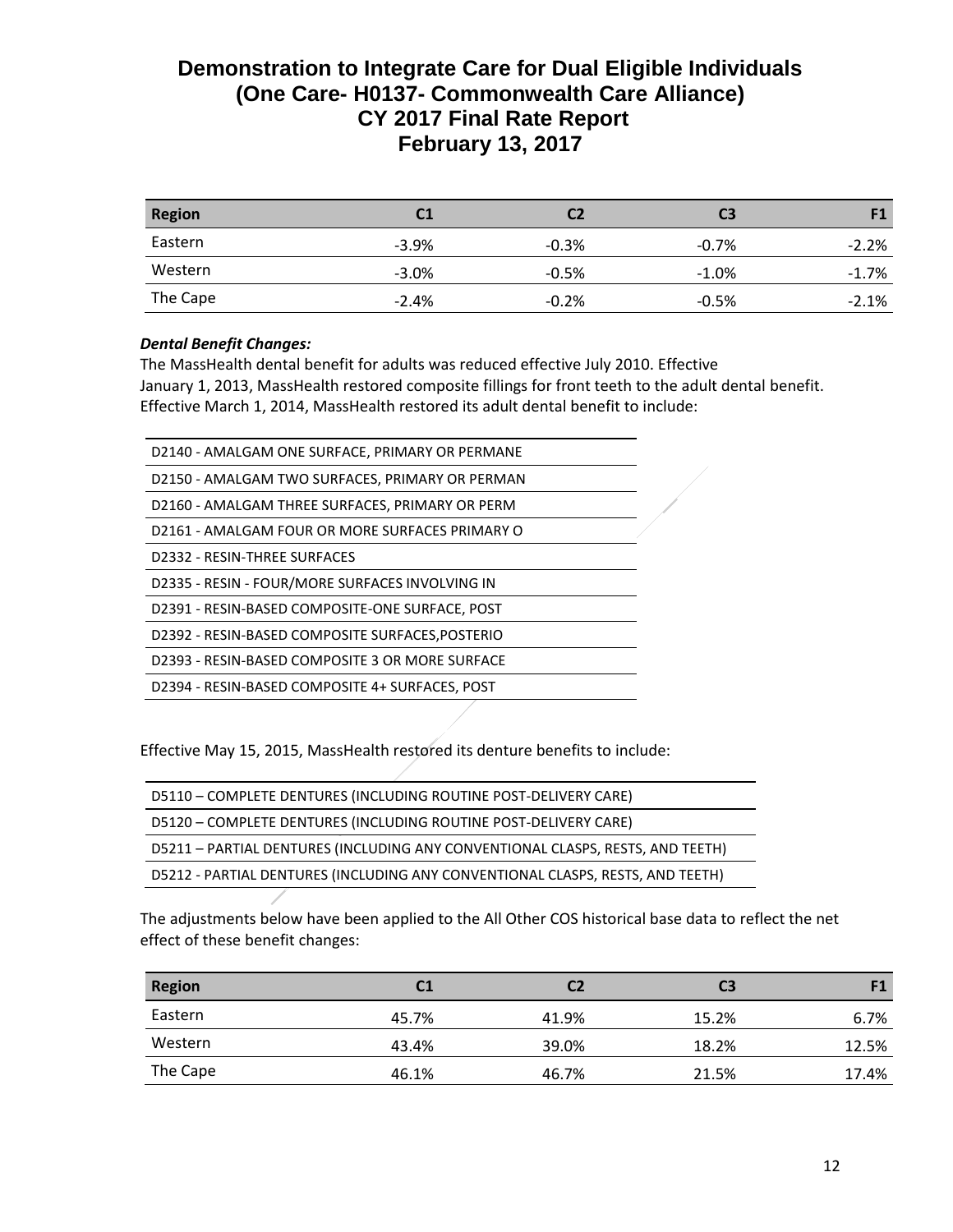In addition, a 6.7% adjustment was made to the All Other COS for all RCs to account for the fact that MassHealth members can receive the full scope of dental services (defined as the scope of services prior to MassHealth benefit reductions in July 2010) through hospitals and community health centers through the Commonwealth's Health Safety Net. These costs are not included in the FFS base data.

## *Gender Reassignment Coverage:*

In CY 2015, the Commonwealth started to cover costs of gender reassignment procedures for transgender individuals meeting clinical guidelines for gender dysphoria. These costs are not included in the FFS base data. Prevalence rates were reviewed from studies related to gender reassignment, as well as potential cost of services for gender reassignment procedures. A small upward adjustment was made to the inpatient — non- MH/SA COS to cover the costs associated with gender reassignment procedures:

| <b>Region</b> | C1   | C2   | C3      | F1   |
|---------------|------|------|---------|------|
| Eastern       | 0.2% | 0.1% | 0.0%    | 0.0% |
| Western       | 0.2% | 0.1% | $0.0\%$ | 0.0% |
| The Cape      | 0.1% | 0.1% | 0.0%    | 0.0% |

### *Elder Affairs Home Care Program:*

The Home Care Program is a state-funded benefit for individuals ages 60+ that includes limited care coordination, and a package of community support services beyond what members can access through the State plan, including homemaker, personal care, respite services, and non-medical transportation. These services overlap with the expanded community supports benefit list in the One Care three-way contract. When MassHealth members who are eligible for these services and who have been receiving them from Elder Affairs enroll in One Care, they are disenrolled from the Home Care program. The CY 2017 One Care capitation rates include a 1.9% adjustment to the HCBS/Home Health COS for only the C3 rating category for the additional costs of providing Home Care program services.

## *Department of Mental Health Psychiatric Claims:*

The One Care program covers inpatient and outpatient psychiatric claims costs from Department of Mental Health facilities, but not all costs are reflected in the historical base data. To account for these costs, the following adjustments were applied to the C2 and F1 populations for Inpatient MH/SA and Outpatient MH/SA COS:

| <b>Region</b> | C <sub>2</sub> - Inpatient | C <sub>2</sub> - Outpatient | F1 - Inpatient | <b>F1 - Outpatient</b> |
|---------------|----------------------------|-----------------------------|----------------|------------------------|
| Eastern       | 35.2%                      | 1.2%                        | 23.6%          | 1.1%                   |
| Western       | 82.7%                      | 0.0%                        | 500.8%         | 0.0%                   |
| The Cape      | 40.9%                      | 1.7%                        | 623.8%         | 1.3%                   |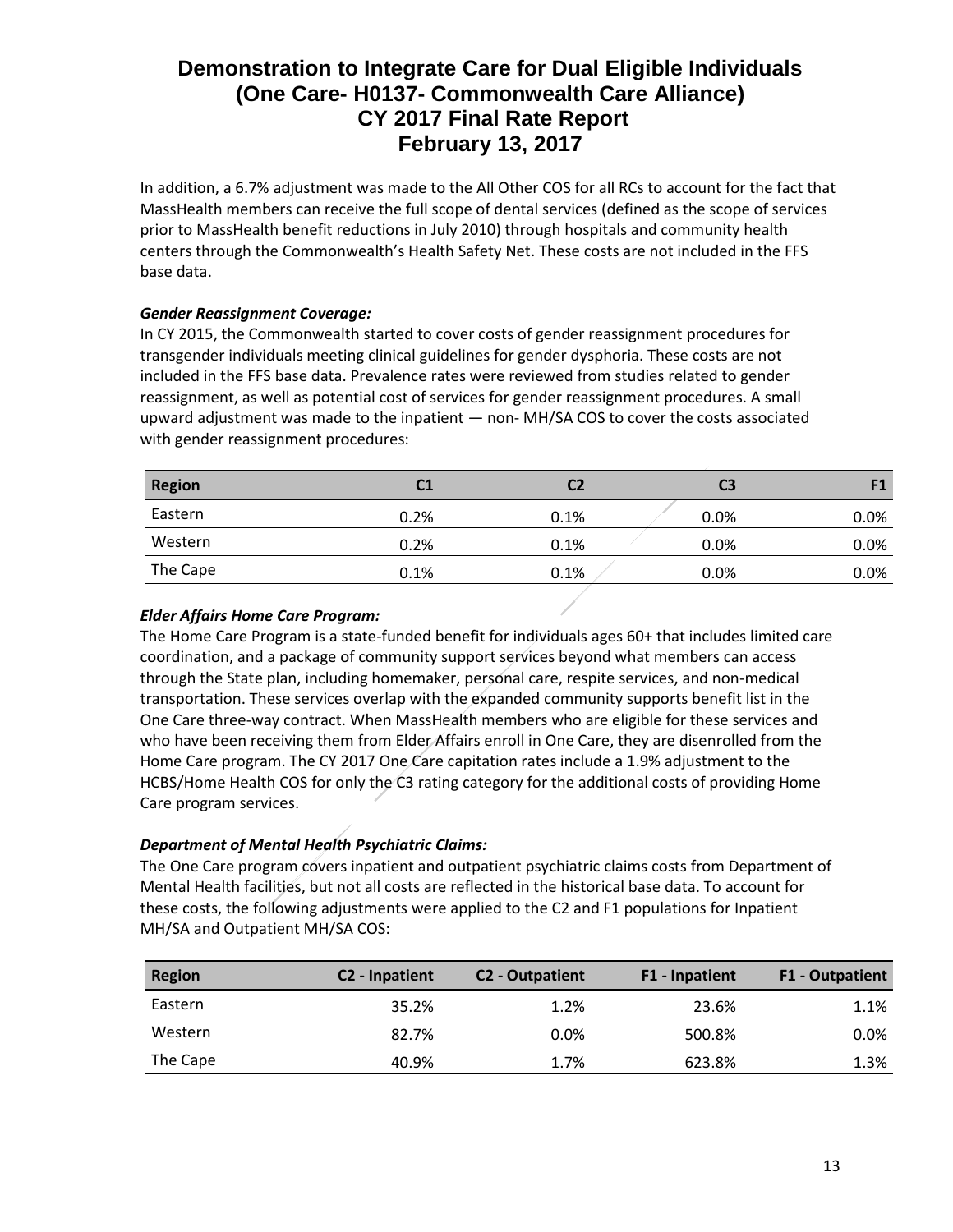## *Diversionary Behavioral Health:*

Certain diversionary behavioral health services that are covered under the One Care program for non-institutionalized members are not included in the FFS base data. The CY2017 rates include a 15.8% adjustment to the Outpatient MH/SA COS for the costs of covering these services for the C1, C2, and C3 populations. These diversionary behavioral health services include the following:

- Enhanced acute treatment services
- Inpatient/dual diagnosis level III A detox
- Community support
- Day treatment
- Recovery support navigator
- Structured outpatient addictions program

## *Home Health Policy Changes:*

MassHealth made several home health policy changes in CY 2016, including using Prior Authorization to review requests for home health services after a specific number of services are provided (effective March 1, 2016) to ensure all services provided by Home Health Agencies are medically necessary. Additionally, the state requested a moratorium on new applications for home health agencies. This request was approved by CMS in February 2016 and again in August 2016. The current moratorium expires in February 2017. Lastly, MassHealth intends to change their current reimbursement structure for home health services in CY 2017. The overall result of these changes to the HCBS/Home Health expense line is demonstrated below:

| <b>Region</b> | C1      | C2      | C <sub>3</sub> |          |
|---------------|---------|---------|----------------|----------|
| Eastern       | $-6.5%$ | $-9.4%$ | $-5.5%$        | $-3.1%$  |
| Western       | $-5.8%$ | $-9.0%$ | $-3.0%$        | $-2.5%$  |
| The Cape      | $-3.5%$ | $-8.2%$ | $-3.1%$        | $-1.0\%$ |

## *Personal Care Attendant Sick Time and Fiscal Intermediary (FI) Administration*

Effective July 1, 2015, the Massachusetts Earned Sick Time Law allows PCAs to accrue paid sick time. Additionally, effective January 1, 2016, MassHealth is considered a joint employer of Personal Care Attendants (PCAs) for the purposes of the Fair Labor Standards Act (FLSA). Consistent with the FLSA, MassHealth is required to provide PCAs with travel pay and overtime. MassHealth is paying for any overtime and travel costs outside the One Care capitation rates; however, the additional fiscal intermediary (FI) administration expenses associated with reporting and tracking costs associated with PCA overtime and travel costs is included in the capitation rates.

The PCA earned sick leave and FI administrative expense adjustments reflect the PCA mix of services, resulting in the following increases to the HCBS/Home Health COS:

| <b>Region</b> | <b>CA</b><br>ີ | ∽    | u    | гσ      |
|---------------|----------------|------|------|---------|
| Eastern       | $0.2\%$        | 0.0% | 0.2% | $0.1\%$ |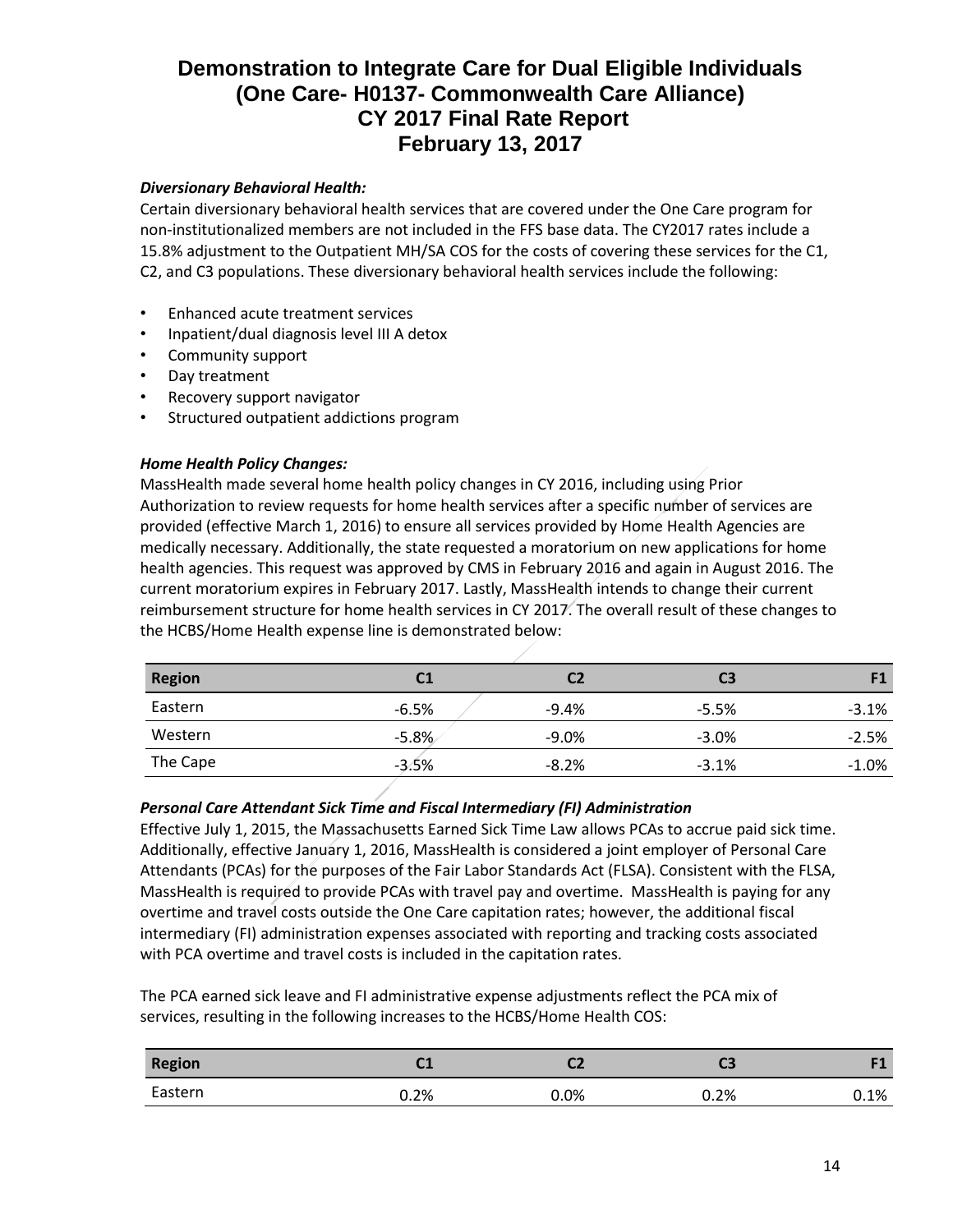| <b>Region</b> | C <sub>1</sub> | С2   | CЗ   |      |
|---------------|----------------|------|------|------|
| Western       | 0.3%           | 0.1% | 0.4% | 0.4% |
| The Cape      | 0.2%           | 0.1% | 0.3% | 0.2% |

#### *Community Support Program (CSP) Services for Chronically Homeless Individuals*

Effective February 1, 2017, new services for the chronically homeless will be provided to One Care members. An adjustment was made to the rates based on a financial analysis provided by MassHealth which included projected enrollment and costs per member for the new program. The new services resulted in the following increases to the Outpatient MH/SA COS:

| <b>Region</b> | C1   | C2   | C <sub>3</sub> | F1      |
|---------------|------|------|----------------|---------|
| Eastern       | 3.6% | 3.4% | 3.4%           | $0.0\%$ |
| Western       | 0.7% | 0.7% | 0.7%           | $0.0\%$ |
| The Cape      | 2.1% | 2.0% | 2.0%           | $0.0\%$ |

#### *Provider Payment Changes:*

MassHealth made several changes to FFS fee schedules that were not fully reflected or not reflected at all in the base data:

#### **Community Mental Health Center**

Rate increases for non-evaluation and management codes for mental health services in community health centers and mental health centers were effective January 1, 2014. Further increases were effective on June 1, 2016. These changes resulted in an increase to the Outpatient MH/SA COS as displayed below:

| <b>Region</b> | C1   | C2   | C <sub>3</sub> | 11   |
|---------------|------|------|----------------|------|
| Eastern       | 2.6% | 2.6% | 3.6%           | 5.5% |
| Western       | 4.2% | 4.1% | 5.1%           | 6.2% |
| The Cape      | 3.9% | 3.5% | 3.7%           | 5.7% |

## **Nursing Facility Rebase**

MassHealth made several changes to nursing facility reimbursements from the start of the FFS base data to the end of CY 2017, including the following:

- Nursing facility rates rebase (effective October 2014)
- Nursing facility rates decrease (effective November 2014)
- Nursing facility rates increase (effective November 2015)
- Nursing facility rates increase (effective October 2016)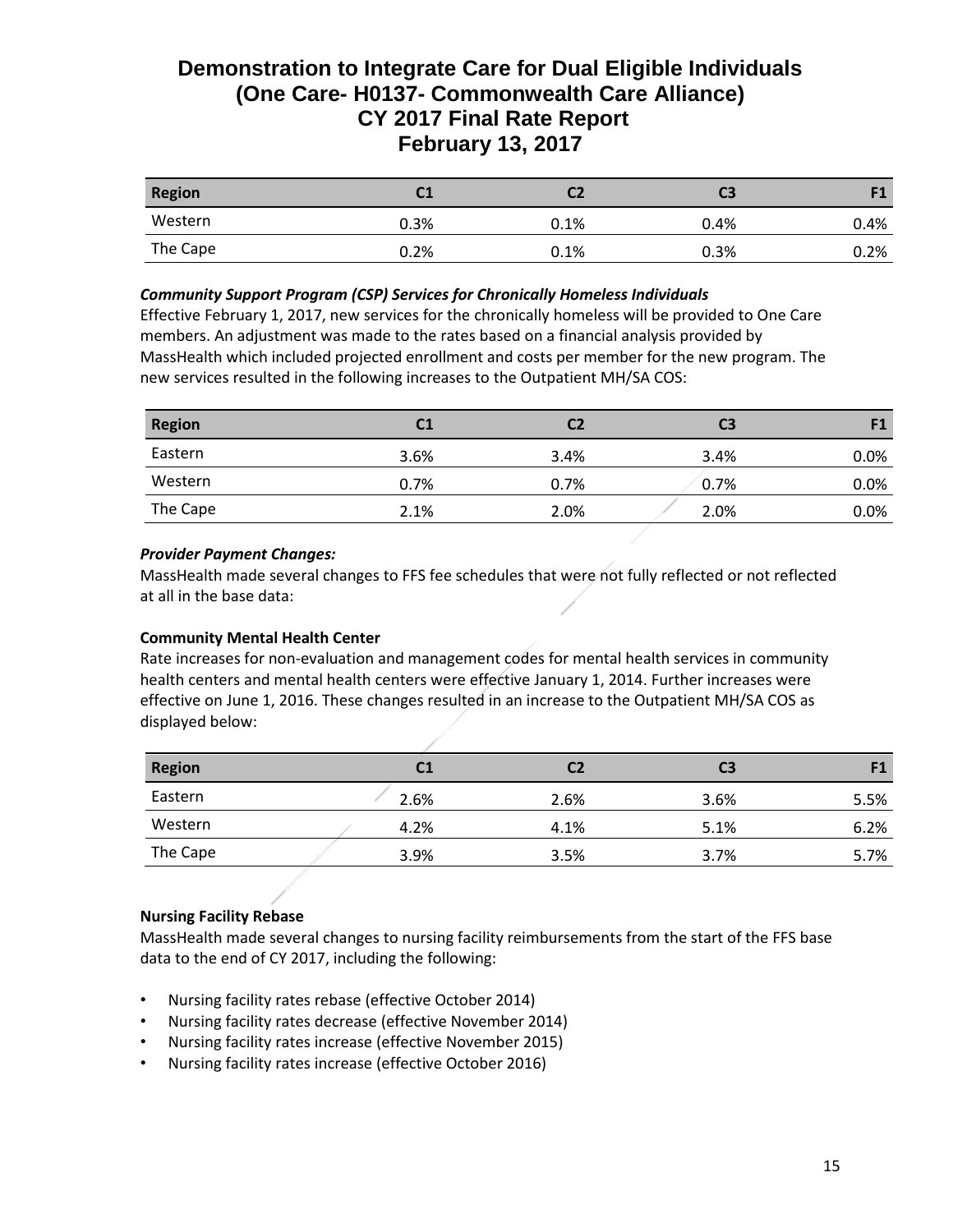The estimated combined impact of these changes to nursing facility reimbursements is a 2.4% increase to the long term care (LTC) facility COS for each RC.

### **Durable Medical Equipment Rate Change**

Effective July 1, 2017, MassHealth is expected to change its fee schedule for durable medical equipment (DME), oxygen and respiratory therapy equipment. These changes resulted in the following decreases to the DME and Supplies COS a displayed below:

| <b>Region</b> | C <sub>1</sub> |         | C <sub>3</sub> |         |
|---------------|----------------|---------|----------------|---------|
| Eastern       | $-1.1%$        | $-1.1%$ | $-1.3%$        | $-1.2%$ |
| Western       | $-1.1%$        | $-1.1%$ | $-1.3%$        | $-1.3%$ |
| The Cape      | $-1.0%$        | $-0.9%$ | $-1.3%$        | $-1.1%$ |

#### **Home- and Community Based-Services Fee Increases**

Between July 1, 2013 and December 31, 2017, MassHealth adjusted or plans to adjust multiple longterm service fee schedules. These changes were found specifically within the adult foster care, day habilitation, and personal care/fiscal intermediary services. Taking into account the multiple effective dates for these fee increases and decreases across the various services, the following adjustments were made to the HCBS line:

| <b>Region</b> | C1   | C2      | C3   | F1   |
|---------------|------|---------|------|------|
| Eastern       | 0.7% | $-0.1%$ | 1.5% | 1.6% |
| Western       | 1.0% | 0.1%    | 3.0% | 3.5% |
| The Cape      | 0.1% | $-0.7%$ | 1.6% | 3.2% |

## *Enrollee Contributions to Care:*

The MassHealth historical base data reflect costs net of contributions to care or patient-paid amounts (PPA) paid by individuals in facilities. These costs have been included in rates through the adjustments displayed below, and enrollee contributions to care will be deducted from capitation payments on an individual enrollee basis. These adjustments are based on, and have been applied to, both Medicaid only and crossover claims.

| <b>Region</b> | C <sub>1</sub> | C <sub>2</sub> A | C2B     | C <sub>3</sub> A | C3B  | F1    |
|---------------|----------------|------------------|---------|------------------|------|-------|
| Eastern       | $0.0\%$        | $0.0\%$          | $0.0\%$ | 0.1%             | 0.1% | 7.7%  |
| Western       | $0.0\%$        | $0.0\%$          | $0.0\%$ | 0.1%             | 0.2% | 9.2%  |
| The Cape      | $0.0\%$        | $0.0\%$          | $0.0\%$ | 0.1%             | 0.0% | 11.3% |

## *Trend Factors Applied to Adjusted Historical Base Data:*

The following trend factors have been applied for 36 months from the midpoint of the base period (July 1, 2014) to the midpoint of the contract period (July 1, 2017):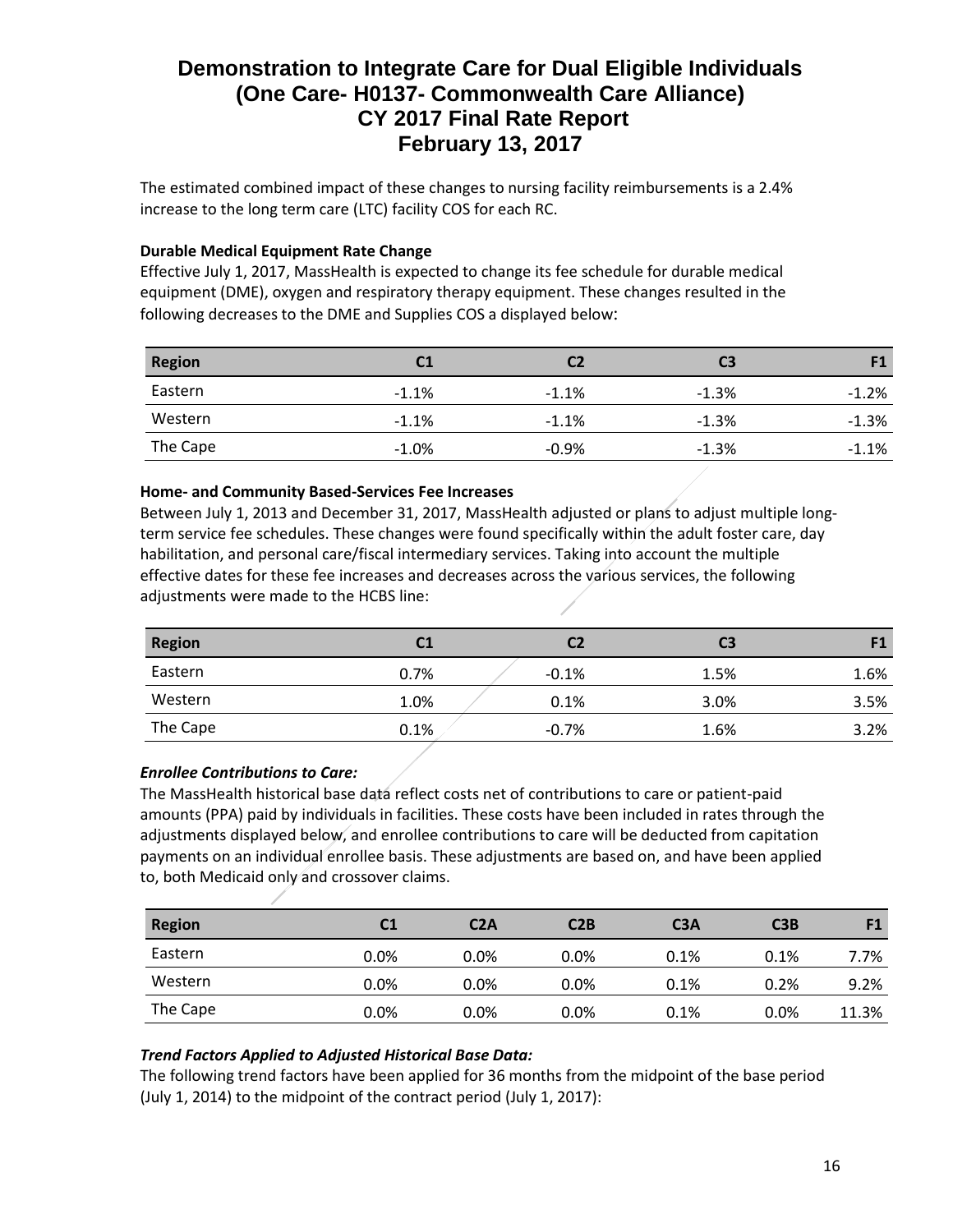| <b>Category of Service</b> | C1   | C <sub>2</sub> | C3   | F <sub>1</sub> |
|----------------------------|------|----------------|------|----------------|
| Inpatient-Non-MH/SA        | 3.0% | 3.0%           | 3.0% | 3.0%           |
| Inpatient MH/SA            | 3.0% | 3.0%           | 3.0% | 3.0%           |
| <b>Hospital Outpatient</b> | 3.0% | 3.0%           | 2.0% | 3.0%           |
| <b>Outpatient MH/SA</b>    | 3.0% | 3.0%           | 2.0% | 3.0%           |
| Professional               | 2.0% | 2.0%           | 2.0% | 2.0%           |
| <b>HCBS/Home Health</b>    | 2.0% | 2.0%           | 2.0% | 2.0%           |
| <b>LTC Facility</b>        | 2.0% | 2.0%           | 2.0% | 1.8%           |
| Pharmacy (Non-Part D)      | 4.0% | 4.0%           | 3.0% | 3.0%           |
| DME and Supplies           | 5.0% | 5.0%           | 2.5% | 2.5%           |
| Transportation             | 5.0% | 5.0%           | 2.5% | 2.5%           |
| All Other                  | 5.0% | 5.0%           | 2.5% | 2.5%           |

### *Administrative Expenses:*

An adjustment has been applied to the MassHealth component of the rate for 2017 to reflect the estimated transfer of administrative costs from MassHealth to the One Care plans. These amounts were developed by MassHealth based on a review of their administrative costs, dividing the costs into three components: administrative, behavioral health care management, and complex care management. The following PMPMs have been added to each county rate by RC:

| Adjustment          | C <sub>1</sub> | C2A     | C2B     | C <sub>3</sub> A | C3B     | F <sub>1</sub> |
|---------------------|----------------|---------|---------|------------------|---------|----------------|
| Admin               | \$14.13        | \$16.65 | \$18.86 | \$38.02          | \$56.51 | \$84.73        |
| <b>BH Care</b>      |                |         |         |                  |         |                |
| Management          | \$1.17         | \$4.88  | \$7.51  | \$2.82           | \$4.29  | \$0.00         |
| <b>Complex Care</b> |                |         |         |                  |         |                |
| Management          | \$8.47         | \$12.56 | \$16.15 | \$47.25          | \$77.25 | \$0.00         |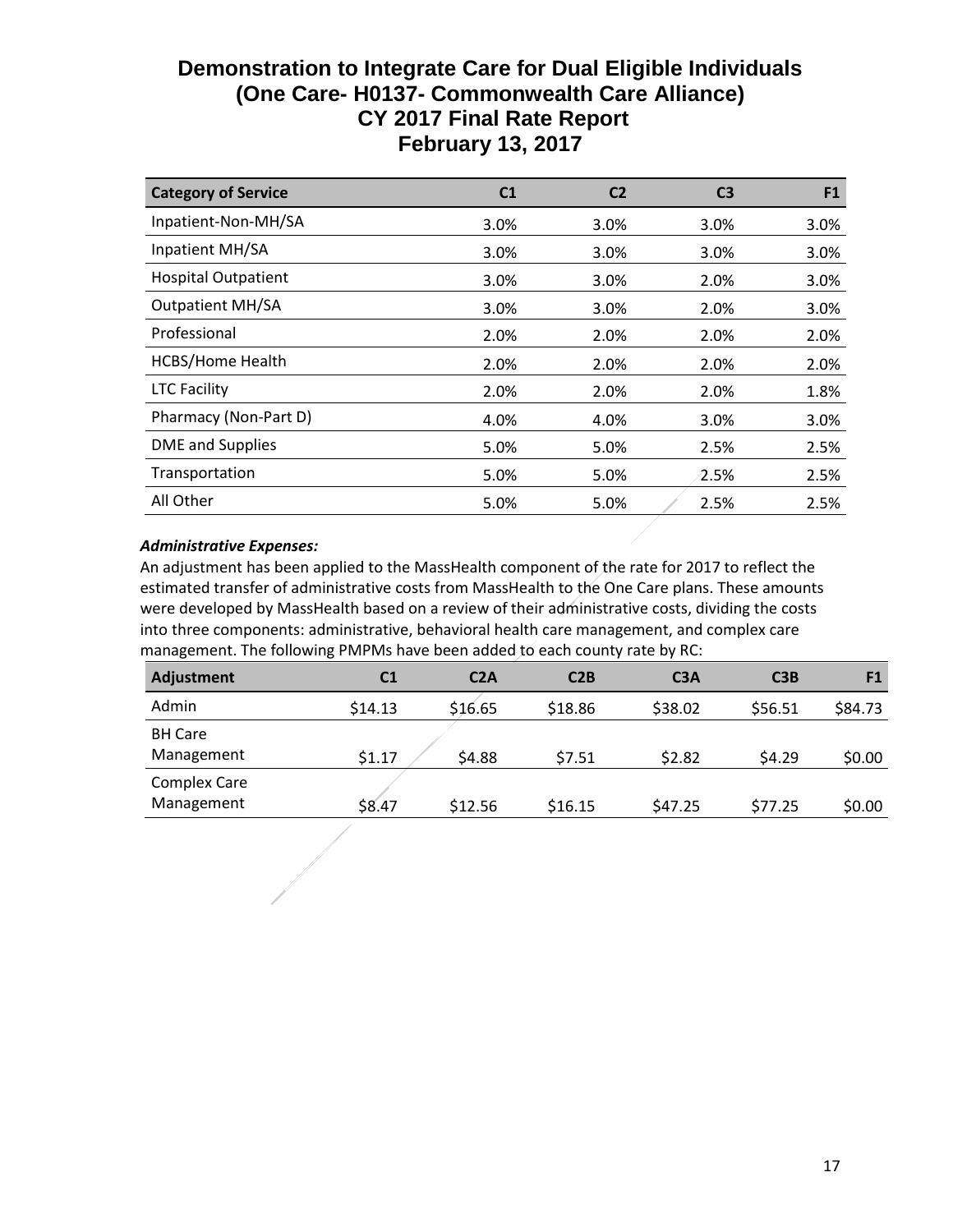### **III.** Medicare Components of the Rate – CY 2017

#### *Medicare A/B Services*

CMS has developed baseline spending (costs absent the Demonstration) for Medicare Parts A and B services using estimates of what Medicare would have spent on behalf of the enrollees absent the Demonstration. With the exception of specific subsets of enrollees as noted below, the Medicare baseline for A/B services is a blend of the Medicare Fee-for-Service (FFS) Standardized County Rates, as adjusted below, and the Medicare Advantage projected payment rates for each year, weighted by the proportion of the target population that would otherwise be enrolled in each program in the absence of the Demonstration. The Medicare Advantage baseline spending includes costs that would have occurred absent the Demonstration, such as quality bonus payments for applicable Medicare Advantage plans.

Both baseline spending and payment rates under the Demonstration for Medicare A/B services are calculated as PMPM standardized amounts for each Demonstration county. Except as otherwise noted, the Medicare A/B portion of the baseline is updated annually based on the annual FFS estimates and benchmarks released each year with the annual Medicare Advantage and Part D rate announcement, and Medicare Advantage bids (for the applicable year or for prior years trended forward to the applicable year) for products in which potential Demonstration enrollees would be enrolled absent the Demonstration.

*Medicare A/B Component Payments*: CY 2017 Medicare A/B Baseline County rates are provided below. The rates represent the weighted average of the CY 2017 FFS Standardized County Rates, updated to incorporate the adjustments noted below, and the Medicare Advantage projected payment rates for CY 2017, based on the expected enrollment of beneficiaries from Medicare FFS and Medicare Advantage prior to the demonstration start at the county level.

**Please Note:** *In CY 2016, CMS updated the FFS component of the Medicare A/B baseline rate to better align One Care Plan payments with Medicare fee-for-service costs, by offsetting underprediction in the CMS-HCC risk adjustment model for full-benefit dual eligible beneficiaries in the community. In CY 2017 CMS will implement a new HCC risk adjustment model across all of Medicare Advantage, as well as for Medicare-Medicaid Plans, that will increase risk scores for community full-benefit dual eligible beneficiaries in order to address this underprediction issue. As a result, CMS will not be making such an adjustment to the FFS component of the Medicare A/B baseline in 2017. While this means that the standardized (non-risk adjusted) rates generally decline from CY 2016 to CY 2017, we expect these decreases will be offset by implementation of the new risk adjustment model.*

The FFS component of the CY 2017 Medicare A/B baseline rate has been updated to reflect a 1.74% upward adjustment to account for the disproportionate share of bad debt attributable to Medicare-Medicaid enrollees in Medicare FFS (in the absence of the Demonstration).

*Coding Intensity Adjustment:* CMS annually applies a coding intensity factor to Medicare Advantage risk scores to account for differences in diagnosis coding patterns between the Medicare Advantage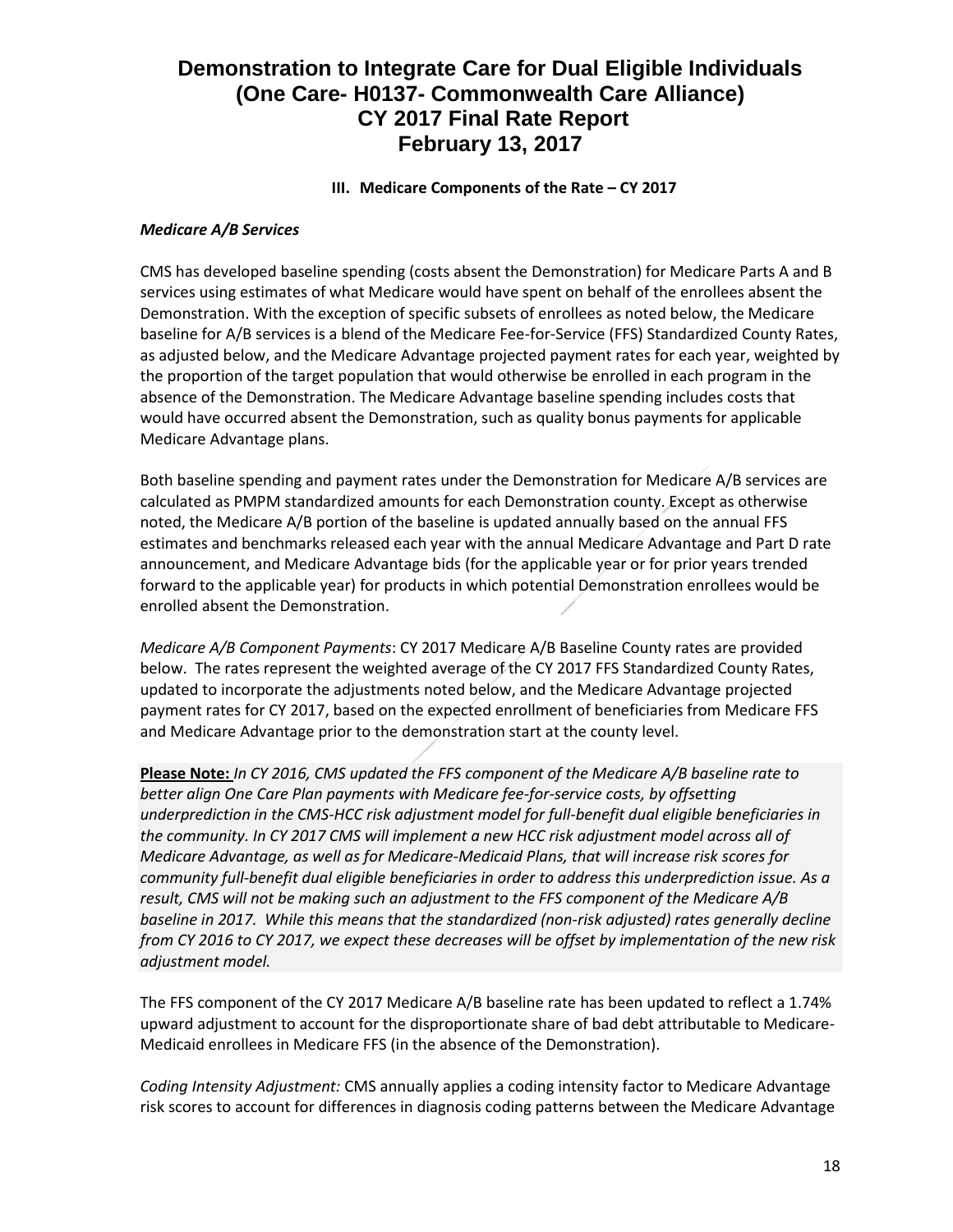and the Original Fee-for-Service Medicare programs. The adjustment for CY 2017 in Medicare Advantage is 5.66%. For 2017, CMS will apply the full prevailing Medicare Advantage coding intensity adjustment and there will be no upward adjustment to the Medicare A/B baseline rates to offset this reduction in the risk scores.

*Impact of Sequestration*: Under sequestration, for services beginning April 1, 2013, Medicare payments to providers for individual services under Medicare Parts A and B, and non-exempt portions of capitated payments to Part C Medicare Advantage Plans and Part D Medicare Prescription Drug Plans are reduced by 2%. These reductions are also applied to the Medicare components of the integrated rate. Therefore, under the Demonstration, CMS will reduce nonexempt portions of the Medicare components by 2%, as noted in the sections below.

*Default Rate:* The default rate will be paid when a beneficiary's address on record is outside of the service area. The default rate is specific to each One Care Plan and is calculated using an enrollmentweighted average of the rates for each county in which the One Care Plan participates.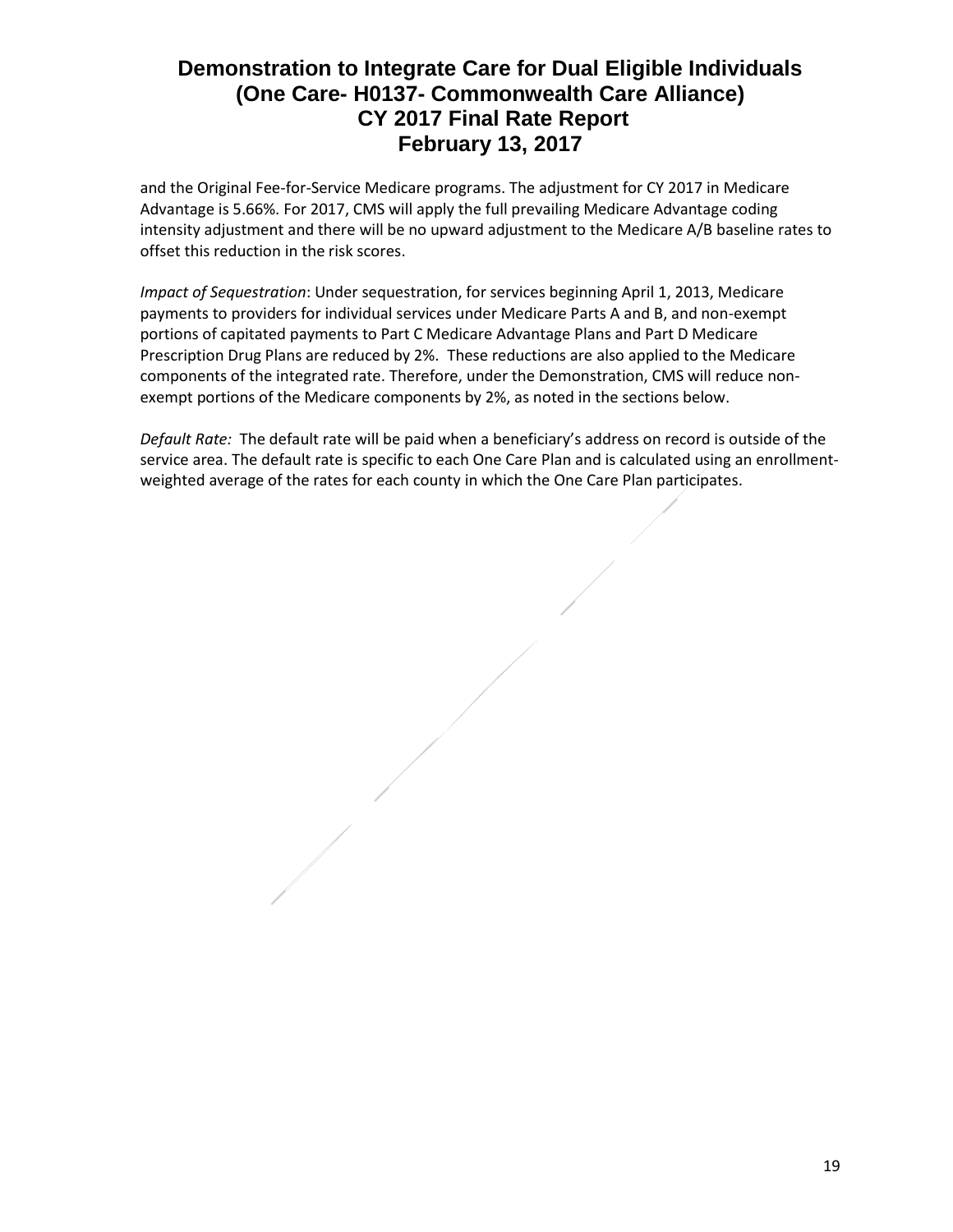|              | 2017 Medicare A/B Baseline PMPM, Non-ESRD Beneficiaries, Standardized 1.0 Risk Score, by |                 |                     |                 |                   |  |  |  |  |  |  |  |  |  |  |
|--------------|------------------------------------------------------------------------------------------|-----------------|---------------------|-----------------|-------------------|--|--|--|--|--|--|--|--|--|--|
|              | Demonstration County <sup>1</sup>                                                        |                 |                     |                 |                   |  |  |  |  |  |  |  |  |  |  |
| County       | 2017                                                                                     | 2017            | 2017 Updated        | 2017            | <b>2017 Final</b> |  |  |  |  |  |  |  |  |  |  |
|              | <b>Published FFS</b>                                                                     | Updated         | <b>Medicare A/B</b> | <b>Medicare</b> | Medicare A/B      |  |  |  |  |  |  |  |  |  |  |
|              | <b>Standardized</b>                                                                      | <b>Medicare</b> | <b>Baseline</b>     | A/B Baseline    | <b>PMPM</b>       |  |  |  |  |  |  |  |  |  |  |
|              | <b>County Rate</b>                                                                       | $A/B$ FFS       |                     | PMPM,           | Payment           |  |  |  |  |  |  |  |  |  |  |
|              |                                                                                          | <b>Baseline</b> | (incorporating      | <b>Savings</b>  |                   |  |  |  |  |  |  |  |  |  |  |
|              |                                                                                          |                 | updated             | Percentage      | (2%               |  |  |  |  |  |  |  |  |  |  |
|              |                                                                                          | (updated by     | Medicare A/B        | <b>Applied</b>  | sequestration     |  |  |  |  |  |  |  |  |  |  |
|              |                                                                                          | CY 2017 bad     | FFS baseline        |                 | reduction         |  |  |  |  |  |  |  |  |  |  |
|              |                                                                                          | debt            | and Medicare        | (after          | applied and       |  |  |  |  |  |  |  |  |  |  |
|              |                                                                                          | adjustment)     | Advantage           | application of  | prior to quality  |  |  |  |  |  |  |  |  |  |  |
|              |                                                                                          |                 | component)          | 0.25%           | withhold)         |  |  |  |  |  |  |  |  |  |  |
|              |                                                                                          |                 |                     | savings         |                   |  |  |  |  |  |  |  |  |  |  |
|              |                                                                                          |                 |                     | percentage)     |                   |  |  |  |  |  |  |  |  |  |  |
| <b>Essex</b> | \$864.04                                                                                 | \$879.07        | \$878.78            | \$876.58        | \$859.05          |  |  |  |  |  |  |  |  |  |  |
| Franklin     | 745.69                                                                                   | 758.67          | 758.91              | 757.01          | 741.87            |  |  |  |  |  |  |  |  |  |  |
| Hampden      | 758.00                                                                                   | 771.19          | 771.19              | 769.26          | 753.87            |  |  |  |  |  |  |  |  |  |  |
| Hampshire    | 772.47                                                                                   | 785.91          | 786.14              | 784.18          | 768.50            |  |  |  |  |  |  |  |  |  |  |
| Middlesex    | 851.58                                                                                   | 866.40          | 865.73              | 863.57          | 846.30            |  |  |  |  |  |  |  |  |  |  |
| Norfolk      | 887.01                                                                                   | 902.44          | 902.03              | 899.78          | 881.78            |  |  |  |  |  |  |  |  |  |  |
| Plymouth     | 927.48                                                                                   | 943.62          | 943.26              | 940.90          | 922.08            |  |  |  |  |  |  |  |  |  |  |
| Suffolk      | 877.03                                                                                   | 892.29          | 891.94              | 889.70          | 871.91            |  |  |  |  |  |  |  |  |  |  |
| Worcester    | 831.91                                                                                   | 846.39          | 846.00              | 843.89          | 827.01            |  |  |  |  |  |  |  |  |  |  |

<sup>1</sup> Rates do not apply to beneficiaries with End-Stage Renal Disease (ESRD) or those electing the Medicare hospice benefit. See Section IV for information on savings percentages.

Note: For CY 2017 CMS the full prevailing Medicare Advantage coding intensity adjustment of 5.66%.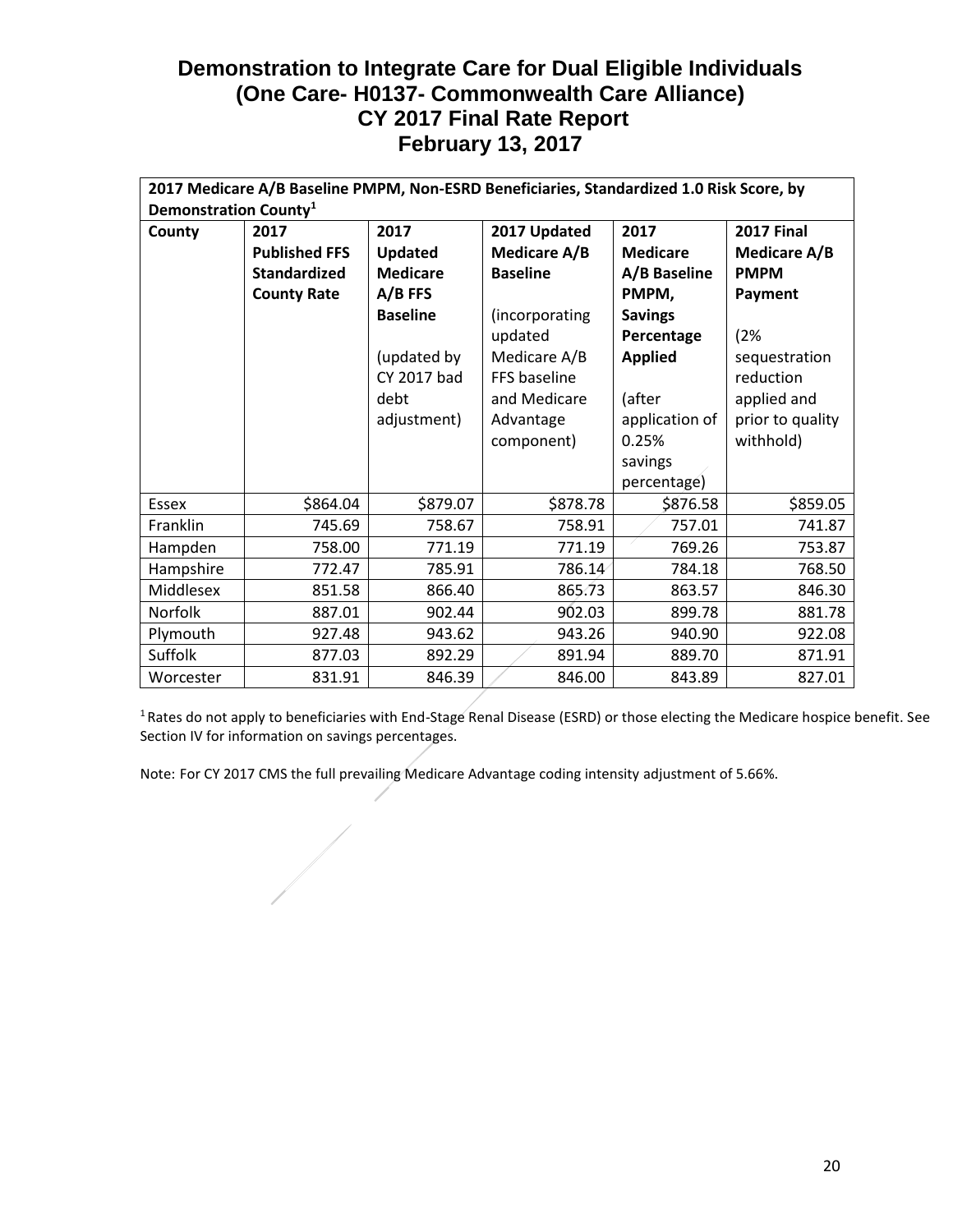The Medicare A/B PMPMs above will be risk adjusted at the beneficiary level using the prevailing CMS-HCC risk adjustment model.

*Beneficiaries with End-Stage Renal Disease (ESRD):* Separate Medicare A/B baselines and risk adjustment apply to enrollees with ESRD. The Medicare A/B baselines for beneficiaries with ESRD vary by the enrollee's ESRD status: dialysis, transplant, and functioning graft, as follows:

- **Dialysis**: For enrollees in the dialysis status phase, the Medicare A/B baseline is the CY 2017 Massachusetts ESRD dialysis state rate, updated to incorporate the impact of sequestrationrelated rate reductions. The CY 2017 ESRD dialysis state rate for Massachusetts is \$7,761.76 PMPM; the updated CY 2017 ESRD dialysis state rate incorporating a 2% sequestration reduction and prior to the application of the quality withhold is \$7,606.52 PMPM. This will apply to applicable enrollees in all Demonstration counties and will be risk adjusted using the prevailing HCC-ESRD risk adjustment model.
- **Transplant**: For enrollees in the transplant status phase (inclusive of the 3-months posttransplant), the Medicare A/B baseline is the CY 2017 Massachusetts ESRD dialysis state rate updated to incorporate the impact of sequestration-related rate reductions. The CY 2017 ESRD dialysis state rate for Massachusetts is \$7,761.76 PMPM; the updated CY 2017 ESRD dialysis state rate incorporating a 2% sequestration reduction and prior to the application of the quality withhold is \$7,606.52 PMPM. This will apply to applicable enrollees in all Demonstration counties and will be risk adjusted using the prevailing HCC-ESRD risk adjustment model.
- **Functioning Graft:** For enrollees in the functioning graft status phase (beginning at 4 months post-transplant) the Medicare A/B baseline is be the Medicare Advantage 3.5-star county rate/benchmark (see table below). This Medicare A/B component will be risk adjusted using the prevailing HCC-ESRD functioning graft risk adjustment model.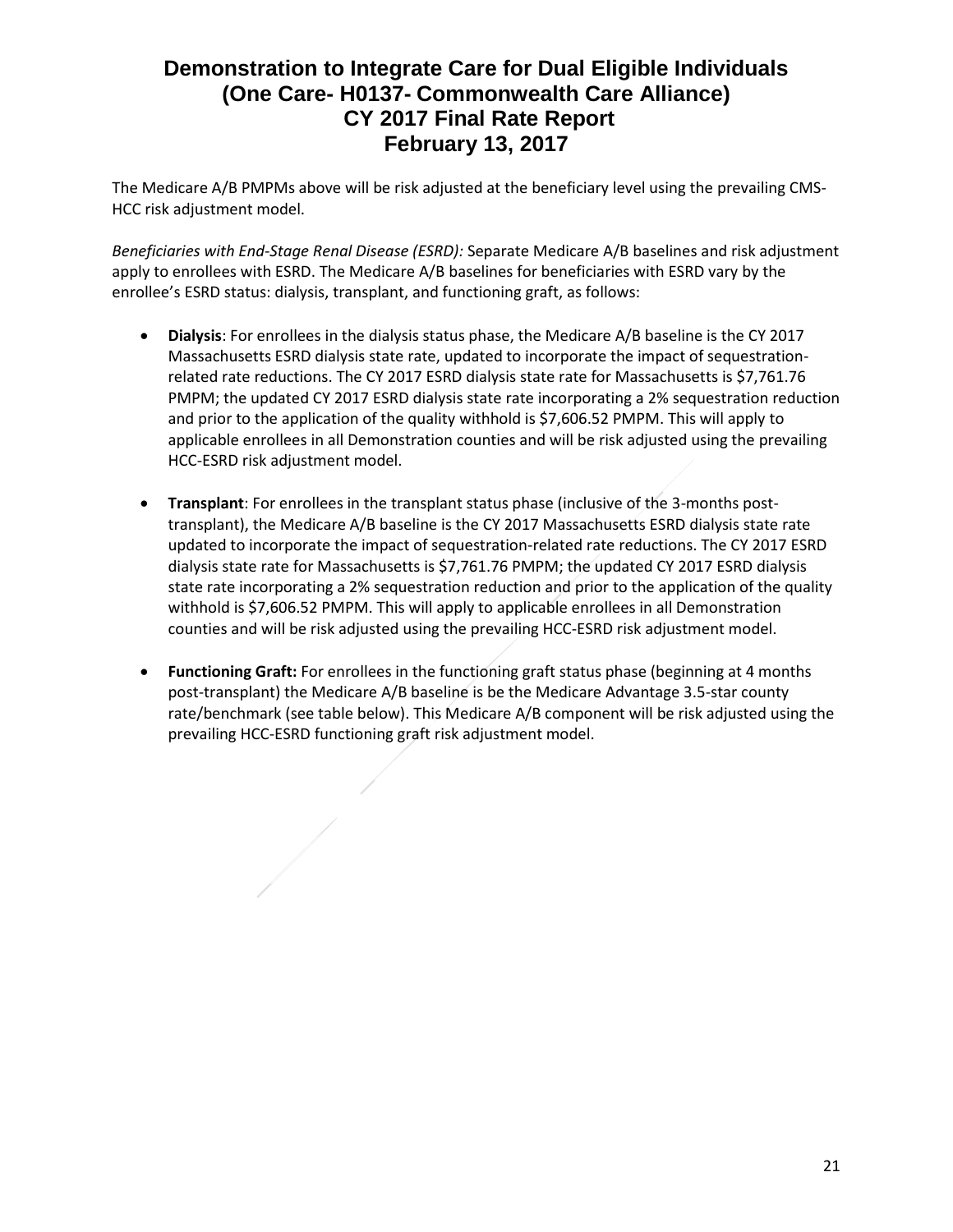A savings percentage will not be applied to the Medicare A/B baseline for enrollees with ESRD (inclusive of those enrollees in the dialysis, transplant and functioning graft status phases).

| 2017 Medicare A/B Baseline PMPM, Beneficiaries with ESRD Functioning Graft Status, Standardized |                             |                                        |  |  |  |  |  |  |  |  |  |  |
|-------------------------------------------------------------------------------------------------|-----------------------------|----------------------------------------|--|--|--|--|--|--|--|--|--|--|
| 1.0 Risk Score, by Demonstration County                                                         |                             |                                        |  |  |  |  |  |  |  |  |  |  |
| County                                                                                          | 2017 3.5% bonus County Rate | 2017 Sequestration-Adjusted            |  |  |  |  |  |  |  |  |  |  |
|                                                                                                 | (Benchmark)                 | <b>Medicare A/B Baseline</b>           |  |  |  |  |  |  |  |  |  |  |
|                                                                                                 |                             |                                        |  |  |  |  |  |  |  |  |  |  |
|                                                                                                 |                             | (after application of 2% Sequestration |  |  |  |  |  |  |  |  |  |  |
|                                                                                                 |                             | reduction)                             |  |  |  |  |  |  |  |  |  |  |
| Essex                                                                                           | \$851.08                    | \$834.06                               |  |  |  |  |  |  |  |  |  |  |
| Franklin                                                                                        | 827.72                      | 811.17                                 |  |  |  |  |  |  |  |  |  |  |
| Hampden                                                                                         | 784.53                      | 768.84                                 |  |  |  |  |  |  |  |  |  |  |
| Hampshire                                                                                       | 828.47                      | 811.90                                 |  |  |  |  |  |  |  |  |  |  |
| Middlesex                                                                                       | 838.81                      | 822.03                                 |  |  |  |  |  |  |  |  |  |  |
| <b>Norfolk</b>                                                                                  | 873.70                      | 856.23                                 |  |  |  |  |  |  |  |  |  |  |
| Plymouth                                                                                        | 913.57                      | 895.30                                 |  |  |  |  |  |  |  |  |  |  |
| Suffolk                                                                                         | 863.87                      | 846.59                                 |  |  |  |  |  |  |  |  |  |  |
| Worcester                                                                                       | 819.43                      | 803.04                                 |  |  |  |  |  |  |  |  |  |  |

*Beneficiaries Electing the Medicare Hospice Benefit:* If an enrollee elects to receive the Medicare hospice benefit, the enrollee will remain in the Demonstration but will obtain the hospice services through the Medicare FFS benefit. The One Care plan will no longer receive the Medicare A/B payment for that enrollee. Medicare hospice services and all other Original Medicare services will be paid under Medicare FFS. One Care plans and providers of hospice services will be required to coordinate these services with the rest of the enrollee's care, including with Medicaid and Part D benefits and any additional benefits offered by the One Care plans. One Care plans will continue to receive the Medicare Part D and Medicaid payments, for which no changes will occur.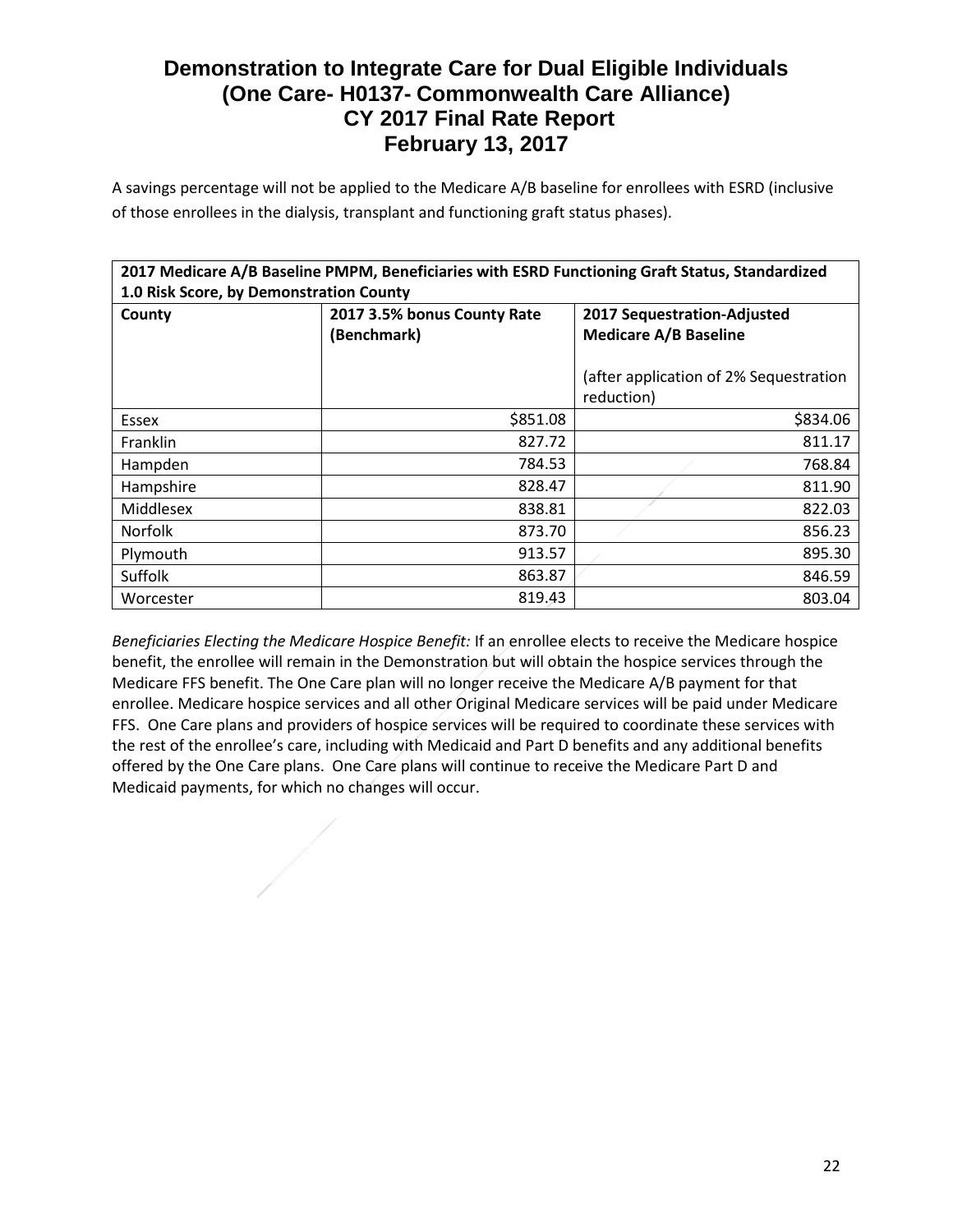## *Medicare Part D Services*

The Part D plan payment will be the risk adjusted Part D national average monthly bid amount (NAMBA) for the payment year, adjusted for payment reductions resulting from sequestration applied to the nonpremium portion of the NAMBA. The non-premium portion will be determined by subtracting the applicable regional Low-Income Premium Subsidy Amount from the risk adjusted NAMBA. To illustrate, the NAMBA for CY 2017 is \$61.08 and the CY 2017 Low-Income Premium Subsidy Amount for Massachusetts is \$34.83. Thus, the updated Massachusetts Part D monthly per member per month payment for a beneficiary with a 1.0 RxHCC risk score applicable for CY 2017 is \$60.56. This amount incorporates a 2% sequestration reduction to the non-premium portion of the NAMBA.

CMS will pay an average monthly prospective payment amount for the low income cost-sharing subsidy and Federal reinsurance amounts; these payments will be 100% cost reconciled after the payment year has ended. These prospective payments, as proposed and attested to by Commonwealth Care Alliance, are plan-specific and will be same for all counties, as shown below.

- Low income cost-sharing: \$202.00 PMPM
- Reinsurance: \$319.00 PMPM

The low-income cost sharing and reinsurance subsidy amounts are exempt from mandatory payment reductions under sequestration.

A savings percentage will not be applied to the Part D component of the rate. Part D payments will not be subject to a quality withhold.

**Additional Information***:* More information on the Medicare components of the rate under the Demonstration may be found online at: [http://www.cms.gov/Medicare-Medicaid-](http://www.cms.gov/Medicare-Medicaid-Coordination/Medicare-and-Medicaid-Coordination/Medicare-Medicaid-Coordination-Office/Downloads/JointRateSettingProcess.pdf)[Coordination/Medicare-and-Medicaid-Coordination/Medicare-Medicaid-Coordination-](http://www.cms.gov/Medicare-Medicaid-Coordination/Medicare-and-Medicaid-Coordination/Medicare-Medicaid-Coordination-Office/Downloads/JointRateSettingProcess.pdf)[Office/Downloads/JointRateSettingProcess.pdf](http://www.cms.gov/Medicare-Medicaid-Coordination/Medicare-and-Medicaid-Coordination/Medicare-Medicaid-Coordination-Office/Downloads/JointRateSettingProcess.pdf)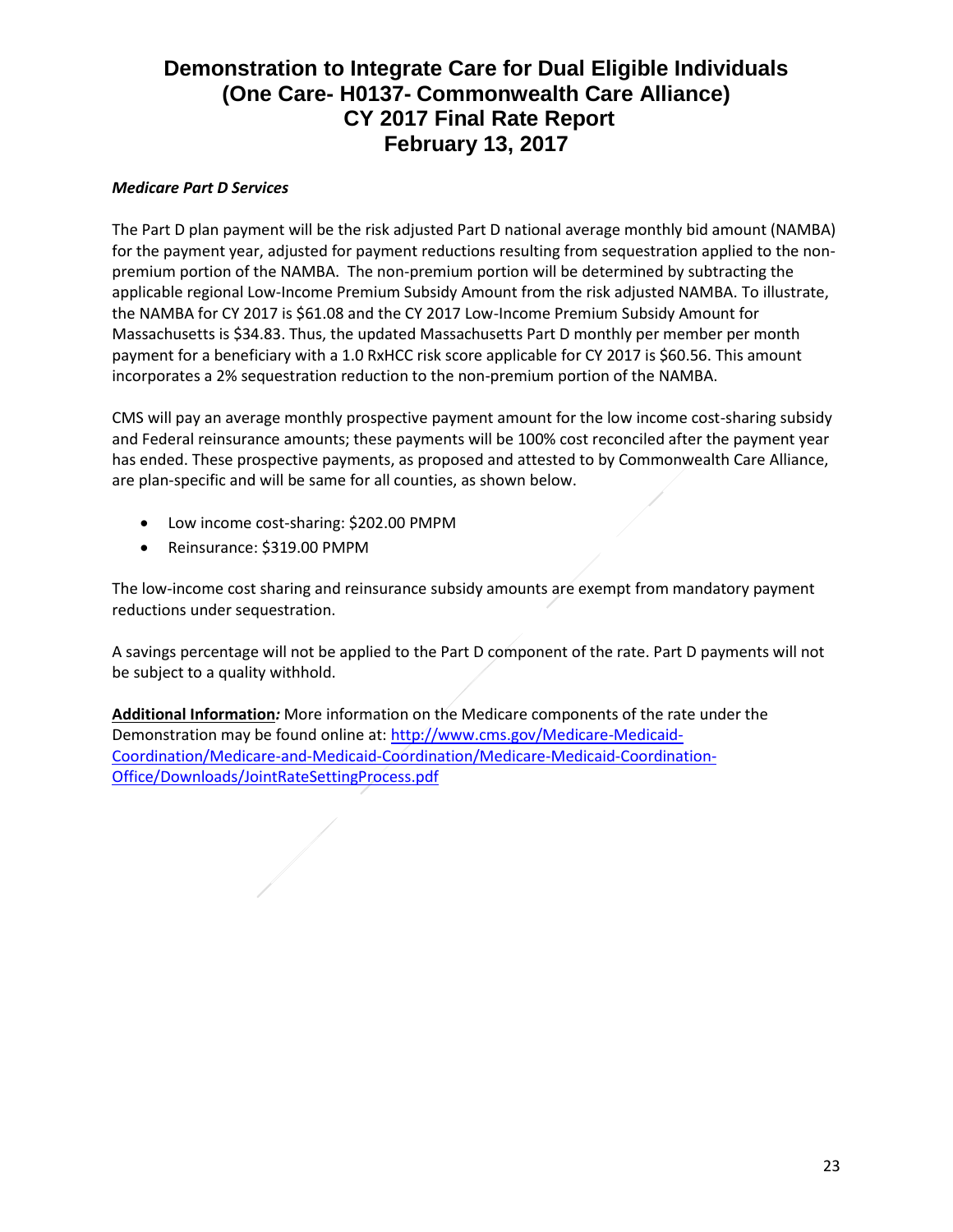## **IV. Savings Percentages and Quality Withholds**

### *Savings Percentages*

One of the components of the capitated financial alignment model is the application of aggregate savings percentages to reflect savings achievable through the coordination of services across Medicare and Medicaid. This is reflected in the rates through the application of aggregate savings percentages to both the Medicaid and Medicare A/B components of the rates.

CMS and MassHealth established composite savings percentages for each year of the Demonstration, as shown in the table below. The savings percentage will be applied to the Medicaid and Medicare A/B components of the rates, uniformly to all population groups, unless otherwise noted in this report. The savings percentage will not be applied to the Part D component of the joint rate.

| Year                 | <b>Calendar dates</b>                | Savings percentage |
|----------------------|--------------------------------------|--------------------|
| Demonstration Year 4 | January 1, 2017 through December 31, | 0.25%              |
|                      | 2017                                 |                    |

## *Quality Withhold*

The quality withhold percentage applied to the Medicaid and Medicare A/B components of the rate for 2017 (Demonstration Year (DY) 4) will be 1.25%.

More information about the DY 4 quality withhold methodology is available at: [https://www.cms.gov/Medicare-Medicaid-Coordination/Medicare-and-Medicaid-](https://www.cms.gov/Medicare-Medicaid-Coordination/Medicare-and-Medicaid-Coordination/Medicare-Medicaid-Coordination-Office/FinancialAlignmentInitiative/Downloads/DY2and3QualityWithholdGuidance042916.pdf)[Coordination/Medicare-Medicaid-Coordination-](https://www.cms.gov/Medicare-Medicaid-Coordination/Medicare-and-Medicaid-Coordination/Medicare-Medicaid-Coordination-Office/FinancialAlignmentInitiative/Downloads/DY2and3QualityWithholdGuidance042916.pdf)[Office/FinancialAlignmentInitiative/Downloads/DY2and3QualityWithholdGuidance042916.pdf](https://www.cms.gov/Medicare-Medicaid-Coordination/Medicare-and-Medicaid-Coordination/Medicare-Medicaid-Coordination-Office/FinancialAlignmentInitiative/Downloads/DY2and3QualityWithholdGuidance042916.pdf).

State Specific for Massachusetts:

[https://www.cms.gov/Medicare-Medicaid-Coordination/Medicare-and-Medicaid-](https://www.cms.gov/Medicare-Medicaid-Coordination/Medicare-and-Medicaid-Coordination/Medicare-Medicaid-Coordination-Office/FinancialAlignmentInitiative/Downloads/DY2and3QualityWithholdGuidanceMass.pdf)[Coordination/Medicare-Medicaid-Coordination-](https://www.cms.gov/Medicare-Medicaid-Coordination/Medicare-and-Medicaid-Coordination/Medicare-Medicaid-Coordination-Office/FinancialAlignmentInitiative/Downloads/DY2and3QualityWithholdGuidanceMass.pdf)[Office/FinancialAlignmentInitiative/Downloads/DY2and3QualityWithholdGuidanceMass.pdf](https://www.cms.gov/Medicare-Medicaid-Coordination/Medicare-and-Medicaid-Coordination/Medicare-Medicaid-Coordination-Office/FinancialAlignmentInitiative/Downloads/DY2and3QualityWithholdGuidanceMass.pdf)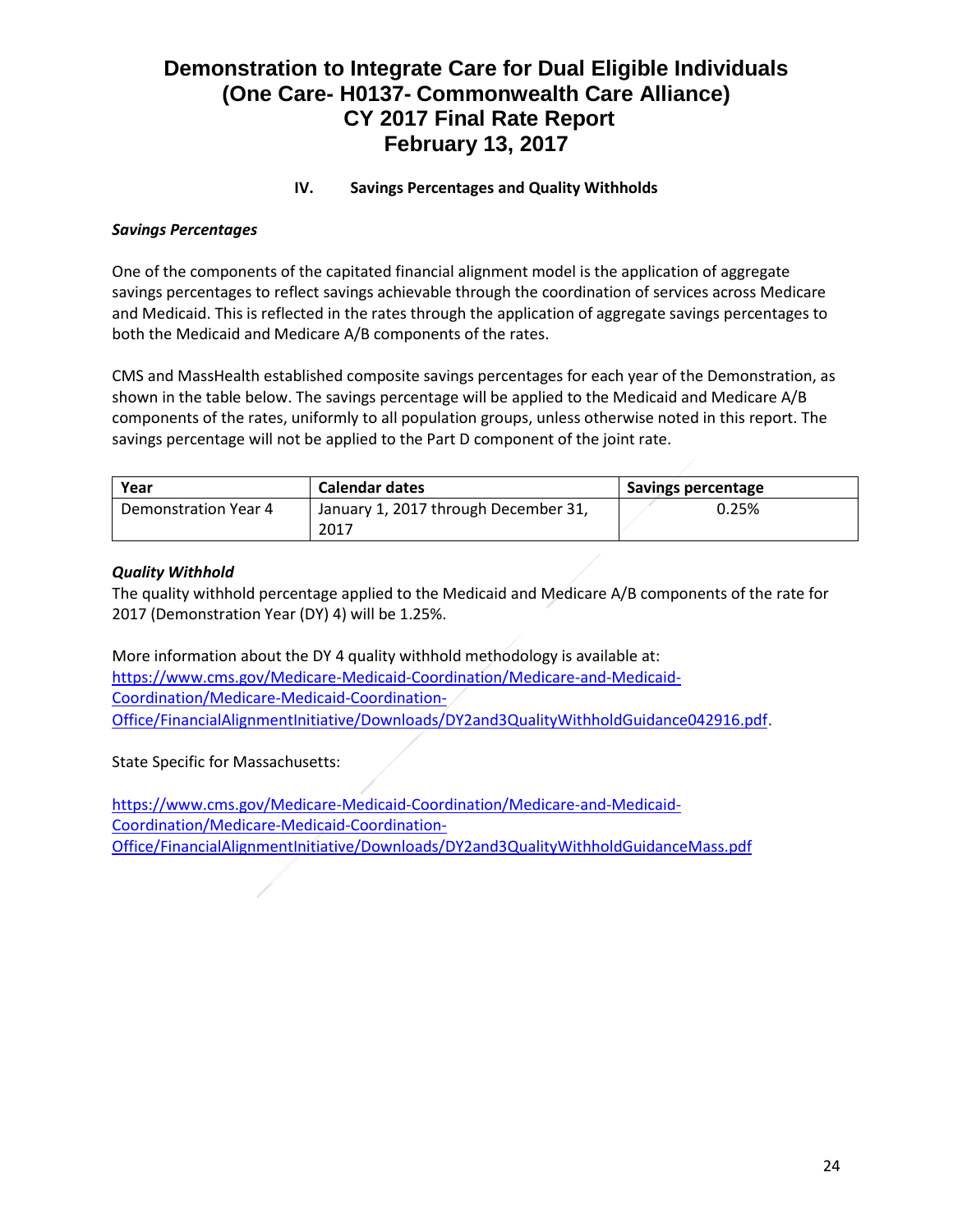## **V. Risk Mitigation**

The three-way contract, as amended, includes risk corridors to mitigate risk in the event of disproportionate enrollment of high need individuals in some One Care plans or adverse enrollment selection across the Demonstration as a whole.

## *Risk Corridors*

Risk corridors have been established for Demonstration Year 4. The Demonstration will utilize a tiered One Care plan-level symmetrical risk corridor to include all Medicare A/B and Medicaid eligible service and non-service expenditures, rounded to the nearest one tenth of a percent. The risk corridors will be reconciled after application of any high-cost risk pool (HCRP) or risk adjustment methodologies (e.g. CMS-HCC), and as if One Care plans had received the full quality withhold payment.

For Demonstration Year 4, for gains and/or losses of less than or equal to 4%, the One Care plan bears 100% of the risk. For the portion of gains and/or losses from 4.1% through 8.0%, the One Care plan bears 50% of the risk and MassHealth and CMS share in the other 50%. For the portion of gains and/or losses of 8.1% and greater, the One Care Plan bears 100% of the gain/loss.

The Medicare and Medicaid contributions to risk corridor payments or recoupments will be in proportion to their contributions to the Medicare A/B and MassHealth components of the capitation rate.

## **VI. MassHealth Base Data Summaries**

Summary PMPMs for Medicaid and crossover claims from the MassHealth base data are included below, followed by summary PMPMs including IBNR and relational adjustments. Expenditures are reported by fiscal year, geographic region, rating category, and rate development category of service. Combined across fiscal years, the Medicaid and crossover data represents the historical base data used to develop the MassHealth component of the rates.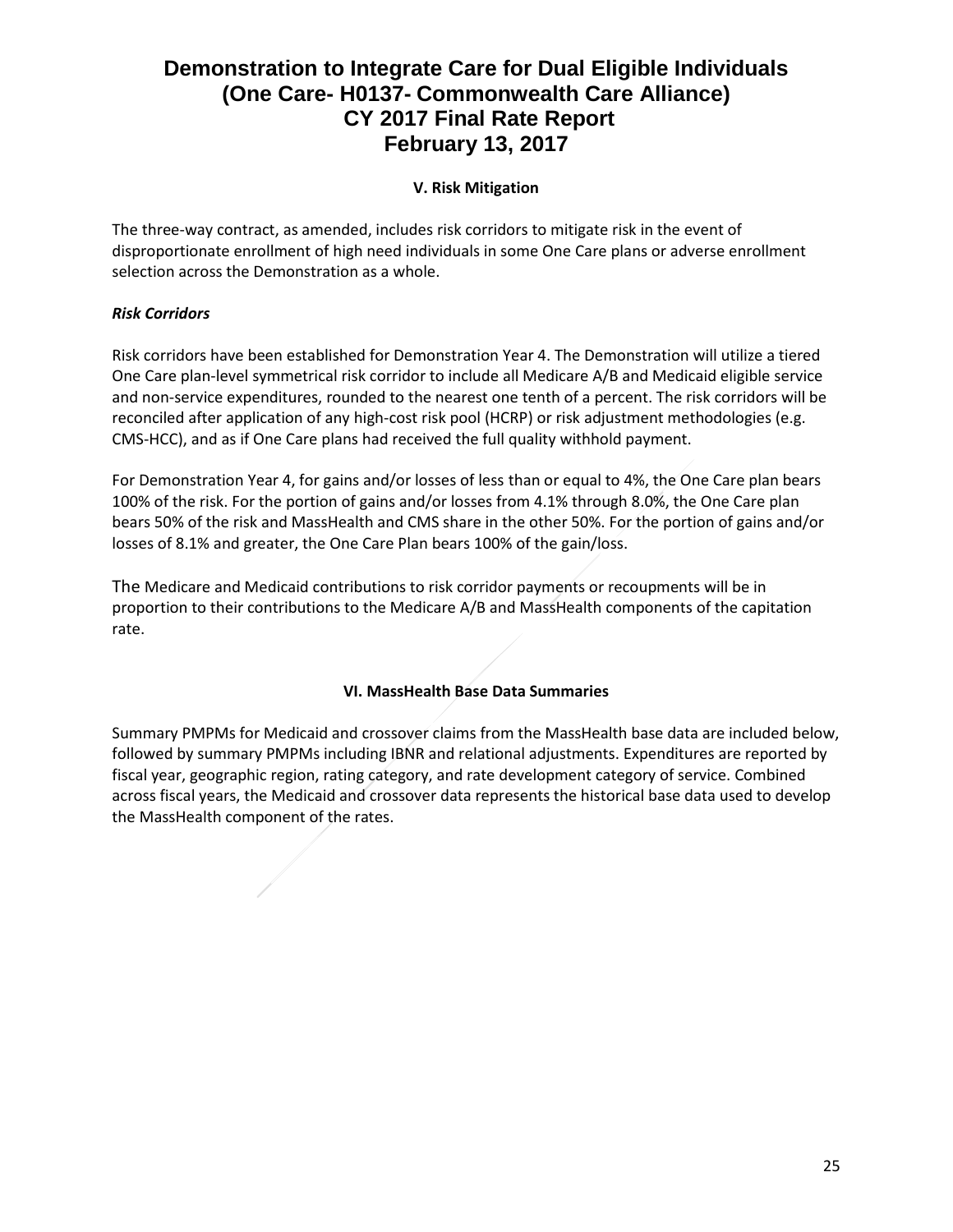#### **Base Data Summary**

**Region: Eastern**

| Period: Fiscal Year 2014   |                          |           |          | <b>C1: Community Low Risk</b> |                   | <b>C2: Community High Risk</b> |                             |  |                                 |  |                                |      |                             |      | <b>C3: Community NHC</b>        |     |                                | <b>F1: Facility-Based Care</b> |                             |              |                                 |    |                                |  |                             |
|----------------------------|--------------------------|-----------|----------|-------------------------------|-------------------|--------------------------------|-----------------------------|--|---------------------------------|--|--------------------------------|------|-----------------------------|------|---------------------------------|-----|--------------------------------|--------------------------------|-----------------------------|--------------|---------------------------------|----|--------------------------------|--|-----------------------------|
| <b>Category of Service</b> | Crossover<br><b>PMPM</b> |           |          |                               |                   | <b>Medicaid</b><br><b>PMPM</b> | <b>Total</b><br><b>PMPM</b> |  | <b>Crossover</b><br><b>PMPM</b> |  | <b>Medicaid</b><br><b>PMPM</b> |      | <b>Total</b><br><b>PMPM</b> |      | <b>Crossover</b><br><b>PMPM</b> |     | <b>Medicaid</b><br><b>PMPM</b> |                                | <b>Total</b><br><b>PMPM</b> |              | <b>Crossover</b><br><b>PMPM</b> |    | <b>Medicaid</b><br><b>PMPM</b> |  | <b>Total</b><br><b>PMPM</b> |
| <b>Member Months</b>       |                          | 394,162   |          | 394,162                       | 394,162           |                                | 123,340                     |  | 123,340                         |  | 123,340                        |      | 79,693                      |      | 79,693                          |     | 79,693                         |                                | 12,781                      |              | 12,781                          |    | 12,781                         |  |                             |
| Inpatient - Acute          | \$                       | 5.66      | - \$     | 1.12                          | \$<br>6.78        | -\$                            | $12.79$ \$                  |  | $6.24$ \$                       |  | 19.02                          | \$   | 17.11                       | \$.  | 40.11                           | \$  | 57.22                          | l \$                           | 14.58                       | S.           | 571.05                          | S. | ,585.63                        |  |                             |
| Inpatient MH/SA            | \$                       |           |          | 0.12                          | \$<br>0.25        | -\$                            | $23.54$ \$                  |  | $23.95$ \$                      |  | 47.49                          | -S   | 20.24                       | \$   | 81.97                           | \$  | 102.21 S                       |                                | 8.06                        | S.           | ,818.11                         | \$ | ,826.17                        |  |                             |
| <b>Hospital Outpatient</b> | \$                       | 17.83     | - \$     | 1.19                          | \$<br>19.02       | -\$                            | $22.43$ \$                  |  | $1.44$ \$                       |  | 23.88                          | - \$ | 26.00                       | - \$ | 2.57                            | \$  |                                |                                | 47.22 \$                    |              | 0.89                            | \$ | 48.11                          |  |                             |
| Outpatient MH/SA           | \$                       | $6.27$ \$ |          | 4.86                          | \$                |                                | $9.42 \,$ \ \$              |  | $147.23$ \$                     |  | 156.65                         | - \$ | 7.28                        | \$   | 72.84                           | \$  |                                |                                | $6.65$ \$                   |              | $26.43$ \$                      |    | 33.08                          |  |                             |
| Professional               | \$                       | 16.80     | - \$     | 2.98                          | \$<br>19.78       | -\$                            | $25.50$ \$                  |  | $12.16$ \$                      |  | 37.66                          | -\$  | 29.70                       | \$.  | 6.91                            | \$  | 36.61                          | l \$                           | 38.17 \$                    |              | $3.66$ \$                       |    | 41.83                          |  |                             |
| <b>HCBS/Home Health</b>    | \$                       | 0.00      | <b>S</b> | 3.66                          | \$<br>$3.66$ \ \$ |                                | $0.00$ \$                   |  | $10.27$ \$                      |  | 10.27                          | \$   | 0.00                        | \$   | 2,325.71                        | \$  |                                |                                |                             |              | $37.90$ \$                      |    | 37.90                          |  |                             |
| <b>LTC Facility</b>        | \$                       | 0.77      | - \$     | 0.34                          | \$<br>1.11        | l \$                           | $1.81$ \$                   |  | $0.57$ \$                       |  | 2.38                           | - \$ | 33.07                       | S.   | 34.25                           | \$  |                                |                                | 112.38                      | $\mathbb{S}$ | 3,961.40                        | S. | 4,073.78                       |  |                             |
| Pharmacy (Non-Part D)      | \$                       | 0.00      | - \$     | 4.12                          | \$<br>4.12        | - \$                           | $0.00$ \$                   |  |                                 |  | $4.08$ \ \ \$                  |      | $0.00$ \$                   |      | 5.58                            | \$  |                                |                                |                             |              |                                 |    | 2.96                           |  |                             |
| DME & Supplies             | \$                       | 1.88      | -\$      | $3.52$ \$                     | 5.41              | l \$                           | $1.46$ \$                   |  | $2.57$ \$                       |  | 4.03                           | \$   | 10.25                       | - \$ | 28.33                           | \$  |                                |                                | 7.31                        | - \$         | $32.08$ \$                      |    | 39.39                          |  |                             |
| Transportation             | \$                       | 0.05      | <b>S</b> | 4.66                          | \$<br>4.70        | -\$                            |                             |  | $36.26$ \$                      |  | $36.45$ \ \ \$                 |      | 0.25                        | -\$  | 95.39                           | S.  | $95.63$ \ \$                   |                                |                             |              | $58.58$ \$                      |    | 59.17                          |  |                             |
| All Other                  | \$                       | 0.00      | - \$     | 14.23                         | \$<br>$14.23$ \$  |                                | $0.00\quad$ \$              |  | 16.62 \$                        |  | 16.62                          | - \$ | 0.00                        | \$.  | 32.26                           | -\$ |                                |                                | $0.00 \,$ \$                |              | $50.13$ \$                      |    | 50.13                          |  |                             |
| <b>Total Medical</b>       | -\$                      | 49.40     |          | $40.80$ \ \$                  | $90.20$   \$      |                                | 97.14                       |  | $261.40$ \$                     |  | 358.54                         |      | 143.89                      | -\$  |                                 |     | $2.869.80$ \ \$                |                                | 234.97                      |              | $\vert$ \$ 7.563.19 \ \$        |    | 7.798.16                       |  |                             |

#### **Region: Eastern**

| Period: Fiscal Year 2015   |                                 |           |         | <b>C1: Community Low Risk</b>  |         |                      |         |                                 |        | <b>C2: Community High Risk</b> |        |                             |          |                                 |          | <b>C3: Community NHC</b>       |          |                             |        | F1: Facility-Based Care         |     |                                  |      |                             |  |
|----------------------------|---------------------------------|-----------|---------|--------------------------------|---------|----------------------|---------|---------------------------------|--------|--------------------------------|--------|-----------------------------|----------|---------------------------------|----------|--------------------------------|----------|-----------------------------|--------|---------------------------------|-----|----------------------------------|------|-----------------------------|--|
| <b>Category of Service</b> | <b>Crossover</b><br><b>PMPM</b> |           |         | <b>Medicaid</b><br><b>PMPM</b> |         | Total<br><b>PMPM</b> |         | <b>Crossover</b><br><b>PMPM</b> |        | <b>Medicaid</b><br><b>PMPM</b> |        | <b>Total</b><br><b>PMPM</b> |          | <b>Crossover</b><br><b>PMPM</b> |          | <b>Medicaid</b><br><b>PMPM</b> |          | <b>Total</b><br><b>PMPM</b> |        | <b>Crossover</b><br><b>PMPM</b> |     | <b>Medicaid</b><br><b>PMPM</b>   |      | <b>Total</b><br><b>PMPM</b> |  |
| Member Months              | 370,327<br>370,327<br>370,327   |           | 112,989 |                                | 112,989 |                      | 112,989 |                                 | 85,471 |                                | 85.471 |                             | 85,471   | 12.684                          |          | 12,684                         |          |                             | 12.684 |                                 |     |                                  |      |                             |  |
| Inpatient - Acute          | \$                              | 5.00      | \$      | $1.72$ \$                      |         | 6.72                 |         | $11.74$ \$                      |        |                                |        | 18.93                       | l \$     | $15.17$ \$                      |          | $33.06$ \$                     |          | 48.23                       | - \$   | 29.28                           | \$  | .601.84                          | \$   | .631.12                     |  |
| Inpatient MH/SA            | \$                              | 0.16      | \$.     | 0.08                           | - \$    | 0.24                 | l \$    | $22.45$ \$                      |        | $24.82$ \$                     |        |                             |          | 15.57                           | -\$      | 76.35 \$                       |          |                             |        | 8.13                            | \$. | .612.00                          | \$   | .620.13                     |  |
| <b>Hospital Outpatient</b> | \$                              | 17.70     | \$      | 1.19                           | 5       | 18.89                |         | $21.24$ \$                      |        | $1.40 \,$ \$                   |        | 22.64                       | \$       | $25.44$ \$                      |          | 2.20                           | <b>S</b> |                             |        | $46.78$ \$                      |     | 0.76                             | -\$  | 47.54                       |  |
| Outpatient MH/SA           |                                 | 5.06      | \$      | 5.31                           | \$      |                      |         | 7.96                            | - \$   | 149.98                         | - \$   | 157.94                      | l \$     | 5.66                            | -\$      | 70.74 \$                       |          |                             |        | $4.06$ \$                       |     | 27.84 \$                         |      | 31.90                       |  |
| Professional               | \$                              | 12.94     | \$      | 2.38                           | 5       | 15.32                |         |                                 |        |                                |        | 28.67                       | l \$     | $19.44$ \$                      |          | 4.07                           | - \$     | $23.51$ $\sqrt{3}$          |        | $24.74$ \$                      |     |                                  |      | 27.61                       |  |
| <b>HCBS/Home Health</b>    |                                 | 0.00      | \$      | 3.71                           | - \$    | 3.71                 | l \$    | $0.00 \,$ \$                    |        | $9.27$ \$                      |        | 9.27                        | <b>S</b> | 0.00                            | \$       | 2,575.97                       | \$       | $2,575.97$ \\$              |        | $0.00\quad$ \$                  |     | 29.13 \$                         |      | 29.13                       |  |
| <b>LTC Facility</b>        |                                 | 0.78      | \$      | $0.29$ \$                      |         | 1.06                 |         | $1.85$ \$                       |        |                                |        | 2.83                        | \$       | 30.08                           | <b>S</b> | 31.16                          | <b>S</b> | 61.24                       | -\$    | 130.78                          | \$  | $4,006.82$ \$                    |      | 4.137.60                    |  |
| Pharmacy (Non-Part D)      | \$                              | 0.00      | - \$    | 4.75 $$$                       |         | $4.75$ \$            |         | $0.00 \,$ \$                    |        | $3.62$ \$                      |        | $3.62 \quad $$              |          | $0.00 \text{ }$ \$              |          | $6.13$ \$                      |          |                             |        | $0.00\quad$ \$                  |     | 2.74                             | - \$ | 2.74                        |  |
| DME & Supplies             |                                 | 1.86      | \$      | $3.75$ \$                      |         | 5.61                 |         |                                 |        | $3.05$ \$                      |        | 4.79                        | \$       | $9.32$ \$                       |          | $27.44$ \$                     |          | $36.76$ $\frac{1}{3}$       |        | $4.46$ \$                       |     | $32.63$ \$                       |      | 37.08                       |  |
| Transportation             |                                 | 0.05      | \$      | 5.04                           | - \$    |                      |         | $0.23$ \$                       |        | $47.26$ \$                     |        |                             |          | 0.21                            | -\$      | 98.39                          | - \$     |                             |        | $1.33$ \$                       |     | 60.45 \$                         |      | 61.78                       |  |
| All Other                  | \$                              | $0.00$ \$ |         | $16.60$ \$                     |         | $16.60$ \ \$         |         | $0.00$ \$                       |        | $20.84$ \$                     |        | 20.84                       | \$       | 0.00                            | <b>S</b> | 33.21                          | ∣\$      | $33.21$ $\sqrt{3}$          |        | $0.00$ \$                       |     |                                  |      | 62.97                       |  |
| <b>Total Medical</b>       |                                 | 43.54     |         | $44.82$   \$                   |         | 88.37                |         | 85.64                           |        | 278.63                         |        | $364.28$   \$               |          | $120.90$ \ \$                   |          | 2.958.74                       |          | 3.079.64                    |        |                                 |     | 249.56   \$7.440.05   \$7.689.61 |      |                             |  |

#### Notes: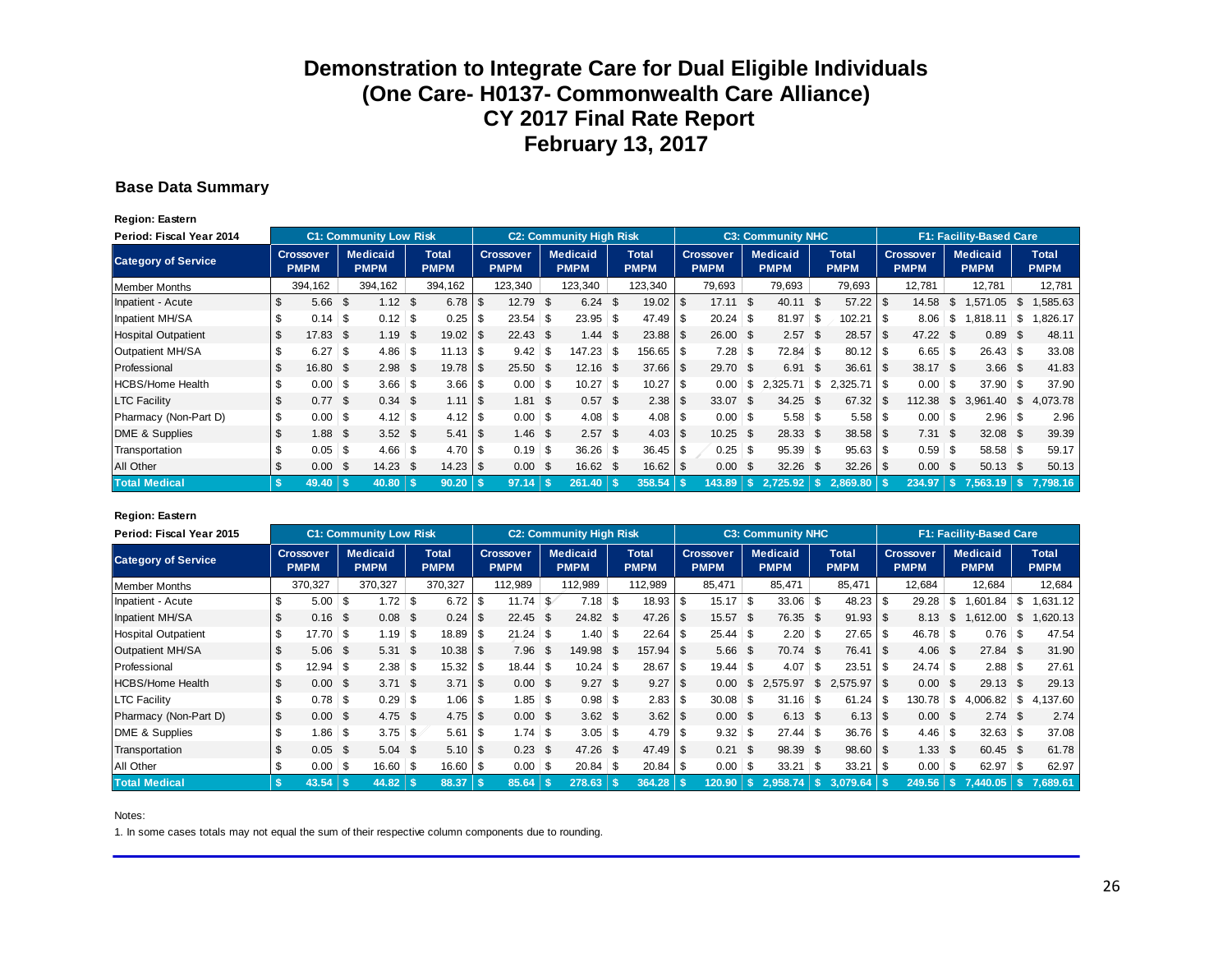#### **Base Data Summary**

**Region: Western**

| Period: Fiscal Year 2014   |              |                          |      | <b>C1: Community Low Risk</b>  |      |                             |      |                                 | <b>C2: Community High Risk</b> |          |                      |          |                          |      | <b>C3: Community NHC</b>       |          |                             |              |                                 |      | <b>F1: Facility-Based Care</b> |      |                             |
|----------------------------|--------------|--------------------------|------|--------------------------------|------|-----------------------------|------|---------------------------------|--------------------------------|----------|----------------------|----------|--------------------------|------|--------------------------------|----------|-----------------------------|--------------|---------------------------------|------|--------------------------------|------|-----------------------------|
| <b>Category of Service</b> |              | Crossover<br><b>PMPM</b> |      | <b>Medicaid</b><br><b>PMPM</b> |      | <b>Total</b><br><b>PMPM</b> |      | <b>Crossover</b><br><b>PMPM</b> | <b>Medicaid</b><br><b>PMPM</b> |          | Total<br><b>PMPM</b> |          | Crossover<br><b>PMPM</b> |      | <b>Medicaid</b><br><b>PMPM</b> |          | <b>Total</b><br><b>PMPM</b> |              | <b>Crossover</b><br><b>PMPM</b> |      | <b>Medicaid</b><br><b>PMPM</b> |      | <b>Total</b><br><b>PMPM</b> |
| Member Months              |              | 221,566                  |      | 221,566                        |      | 221,566                     |      | 75,011                          | 75,011                         |          | 75,011               |          | 50,841                   |      | 50,841                         |          | 50,841                      |              | 5,375                           |      | 5,375                          |      | 5,375                       |
| Inpatient - Acute          | \$           | 3.87                     | - \$ | 1.01                           | S.   |                             |      | $9.91$ \$                       | $1.38$ \$                      |          | 11.29                | \$       | 10.51                    | \$   | 15.15                          | <b>S</b> | $25.66$ \$                  |              | 15.72                           | - \$ | 990.98                         | \$   | 1,006.70                    |
| Inpatient MH/SA            | \$.          | $0.15$ \$                |      | 0.07                           | \$   | 0.22                        | l \$ | $23.47$ \$                      | 12.71                          | <b>S</b> | $36.18$ \$           |          | $11.13$ \$               |      | 21.85                          | - \$     | $32.98$ \$                  |              | $5.55$ \$                       |      | 195.78                         | \$   | 201.32                      |
| <b>Hospital Outpatient</b> | \$           | $12.46$ \$               |      | 0.59                           | \$   |                             |      | 17.54 \$                        | $0.58$ \$                      |          | $18.13$ $\sqrt{5}$   |          | $22.46$ \$               |      | 1.36                           | \$       | 23.81                       | $\mathsf{I}$ | 50.28 \$                        |      | 0.66                           | - \$ | 50.95                       |
| Outpatient MH/SA           |              | $5.30$ \$                |      | 7.73                           | \$   |                             |      | $9.68$ \$                       | $147.60$ \$                    |          | 157.29               | - S      | $7.02$ \$                |      | 61.89                          | - \$     | $68.91$ \\$                 |              | $5.61$ \ \$                     |      | $28.31$ \$                     |      | 33.92                       |
| Professional               | \$           | 18.79                    | -\$  | $2.02 \quad$ \$                |      | 20.80                       | l \$ | 25.98 \$                        | $3.79$ \$                      |          | 29.77                | \$       | 32.79                    | - \$ | 2.16                           | \$.      | $34.95$ \$                  |              | 41.78 \$                        |      | $2.98$ \$                      |      | 44.77                       |
| <b>HCBS/Home Health</b>    | \$           | 0.00                     | -\$  |                                |      |                             |      | $0.00$ \$                       | $6.66$ \$                      |          | $6.66$ \ \$          |          | 0.00                     | \$   | 2,191.18                       | \$       |                             |              | $0.00$ \$                       |      | $22.93$ \$                     |      | 22.93                       |
| <b>LTC Facility</b>        |              | 0.70                     | - \$ | 0.48                           | - \$ |                             |      | $0.99$ \$                       | $0.92$ \$                      |          | 1.91                 | <b>S</b> | 27.89                    | -S   | 26.74                          | -S       | $54.63$ \$                  |              | 132.32                          | - \$ | 4,587.62                       | \$   | 4,719.94                    |
| Pharmacy (Non-Part D)      | \$           | $0.00$ \$                |      | 4.36                           | \$   |                             |      | $0.00$ \$                       | $3.83$ \$                      |          | $3.83$ \ \ \$        |          | $0.00$ \$                |      | $6.68$ \$                      |          | $6.68$   \$                 |              | $0.00$ \$                       |      | $8.85$ \ \ \$                  |      | 8.85                        |
| DME & Supplies             | \$.          | 2.07                     | \$   | 2.83                           | \$   |                             |      | $1.67$ \$                       | 2.47S                          |          |                      |          | 13.17                    | \$   | 37.25                          | <b>S</b> |                             |              | 4.47 S                          |      | 46.09                          | \$   | 50.56                       |
| Transportation             | \$           | 0.07                     | ∣\$  | 4.83                           | \$   | 4.89                        | l \$ | $0.22$ \$                       | $38.25$ \$                     |          | $38.47$ \ \ \$       |          | 0.27                     | \$   | 76.77                          | -\$      | $77.04$ \$                  |              | $1.63$ \$                       |      | $51.88$ \ \$                   |      | 53.51                       |
| All Other                  | \$           | 0.00                     | -\$  | 15.64                          | - \$ |                             |      | $0.00\ 5$                       | 23.75 \$                       |          | $23.75$ \$           |          | 0.00                     | \$   | 42.71                          | -S       | $42.71$ \\$                 |              | $0.00\quad$ \$                  |      | 35.52 \$                       |      | 35.52                       |
| <b>Total Medical</b>       | $\mathbf{s}$ | 43.40                    |      | 42.93                          |      | 86.33                       |      | 89.47                           | 241.94                         |          | 331.41               |          | 125.25                   | -S.  | 2.483.73                       |          | $2.608.98$ \ \$             |              | 257.36                          |      | 5.971.60                       |      | 6.228.97                    |

#### **Region: Western**

| Period: Fiscal Year 2015   |    |                                 |      | <b>C1: Community Low Risk</b>  |           |                             |      |                                 |      | <b>C2: Community High Risk</b> |                             |          |                                 | <b>C3: Community NHC</b>       |      |                             |                                 |      | F1: Facility-Based Care        |      |                             |
|----------------------------|----|---------------------------------|------|--------------------------------|-----------|-----------------------------|------|---------------------------------|------|--------------------------------|-----------------------------|----------|---------------------------------|--------------------------------|------|-----------------------------|---------------------------------|------|--------------------------------|------|-----------------------------|
| <b>Category of Service</b> |    | <b>Crossover</b><br><b>PMPM</b> |      | <b>Medicaid</b><br><b>PMPM</b> |           | <b>Total</b><br><b>PMPM</b> |      | <b>Crossover</b><br><b>PMPM</b> |      | <b>Medicaid</b><br><b>PMPM</b> | <b>Total</b><br><b>PMPM</b> |          | <b>Crossover</b><br><b>PMPM</b> | <b>Medicaid</b><br><b>PMPM</b> |      | <b>Total</b><br><b>PMPM</b> | <b>Crossover</b><br><b>PMPM</b> |      | <b>Medicaid</b><br><b>PMPM</b> |      | <b>Total</b><br><b>PMPM</b> |
| <b>Member Months</b>       |    | 173,583                         |      | 173,583                        |           | 173,583                     |      | 60,526                          |      | 60,526                         | 60,526                      |          | 48,260                          | 48,260                         |      | 48,260                      | 4,936                           |      | 4,936                          |      | 4,936                       |
| Inpatient - Acute          |    | $4.02 \, \text{S}$              |      | 0.23                           | \$        |                             |      | $7.73$ \$                       |      | $1.09$ \$                      | 8.82                        | <b>S</b> | $14.80$ \$                      | 14.66                          | \$   | $29.46$ \$                  | 17.96                           | - S  | .029.63                        | - \$ | ,047.60                     |
| Inpatient MH/SA            |    | 0.09                            | \$   | 0.00                           | \$        | 0.09                        | l \$ | $25.05$ \$                      |      | $11.60$ \$                     | $36.65$   \$                |          | 11.49                           | \$<br>15.43                    | - \$ | $26.93$ \$                  | 16.19                           | - \$ | 230.37                         | \$   | 246.56                      |
| <b>Hospital Outpatient</b> |    | $12.48$ \$                      |      | 0.81                           | \$        | 13.30                       | l \$ | $16.39$ \$                      |      | $1.05$ \$                      | 17.45                       | <b>S</b> | 22.73                           | \$<br>1.30                     | \$   | $24.03$ \$                  | 56.72 \$                        |      | 1.82                           | - \$ | 58.54                       |
| <b>Outpatient MH/SA</b>    |    | 4.12                            | - \$ | 8.92                           | - \$      |                             |      | 7.19                            | - \$ | 157.49 \$                      | $164.67$ $\sqrt$            |          | 4.64                            | \$<br>61.48                    | - \$ |                             | $4.34 \quad $$                  |      | 28.52 \$                       |      | 32.86                       |
| Professional               |    | $14.80$ \ \$                    |      | 2.06                           | <b>\$</b> | $16.86$ \ \$                |      | $18.74$ \$                      |      |                                | 22.72                       | <b>S</b> | 22.38                           | \$<br>2.68                     | \$   | $25.07$ \$                  | $24.20$ \$                      |      |                                |      | 26.45                       |
| <b>HCBS/Home Health</b>    |    | 0.00                            | \$   | 3.05                           | - \$      |                             |      | $0.00\,$ \$                     |      | 7.72 <sup>5</sup>              | 7.72                        | <b>S</b> | 0.00                            | \$<br>2.333.67                 | \$   | $2,333.67$ \$               | $0.00\,$ \$                     |      | $25.44$ \$                     |      | 25.44                       |
| <b>LTC Facility</b>        |    | $0.75$ \$                       |      | 0.48                           | \$        |                             |      | $1.25$ \$                       |      |                                | 1.93                        | း        | 22.47                           | \$<br>28.69                    | \$   |                             | 136.24                          | ∣\$  | 4,769.89                       | \$   | 4,906.13                    |
| Pharmacy (Non-Part D)      | \$ | 0.00                            | - \$ | 3.13                           | \$        |                             |      | $0.00\,$ \$                     |      | $3.12 \quad $$                 |                             |          | $0.00 \text{ }$ \$              | $6.64$ \$                      |      | $6.64$ \ \ \$               | $0.00 \,$ \$                    |      | $6.25$ \$                      |      | 6.25                        |
| DME & Supplies             |    | 2.39                            | -\$  | 3.28                           | \$        | 5.67                        | l \$ |                                 |      | $2.24 \,$ \ \$                 | 3.82                        | း        | 11.86                           | \$<br>41.45                    | \$   | $53.31$ \\$                 | $6.95$ \$                       |      | $45.79$ \$                     |      | 52.74                       |
| Transportation             |    | 0.06                            | -\$  | 4.93                           | -\$       | $4.99$ \ \$                 |      | $0.19$ \$                       |      | 45.49 \$                       |                             |          | 0.18                            | \$<br>81.05 \$                 |      |                             | $0.70$ \$                       |      | 45.94 \$                       |      | 46.64                       |
| All Other                  | \$ | 0.00                            | - \$ | 21.09                          | \$        |                             |      | $0.00$ \$                       |      | $26.45$ \$                     |                             |          | 0.00                            | \$<br>44.06                    | \$   | 44.06 \$                    |                                 |      | $48.60$ \ \$                   |      | 48.60                       |
| <b>Total Medical</b>       | -S | 38.72                           |      | 47.98                          |           | 86.70                       |      | 78.12                           |      | 260.91                         | 339.03                      |          | 110.56                          |                                |      | $2,741.69$ \$               | 263.29                          |      | $S$ 6.234.52                   |      | 6.497.81                    |

#### Notes: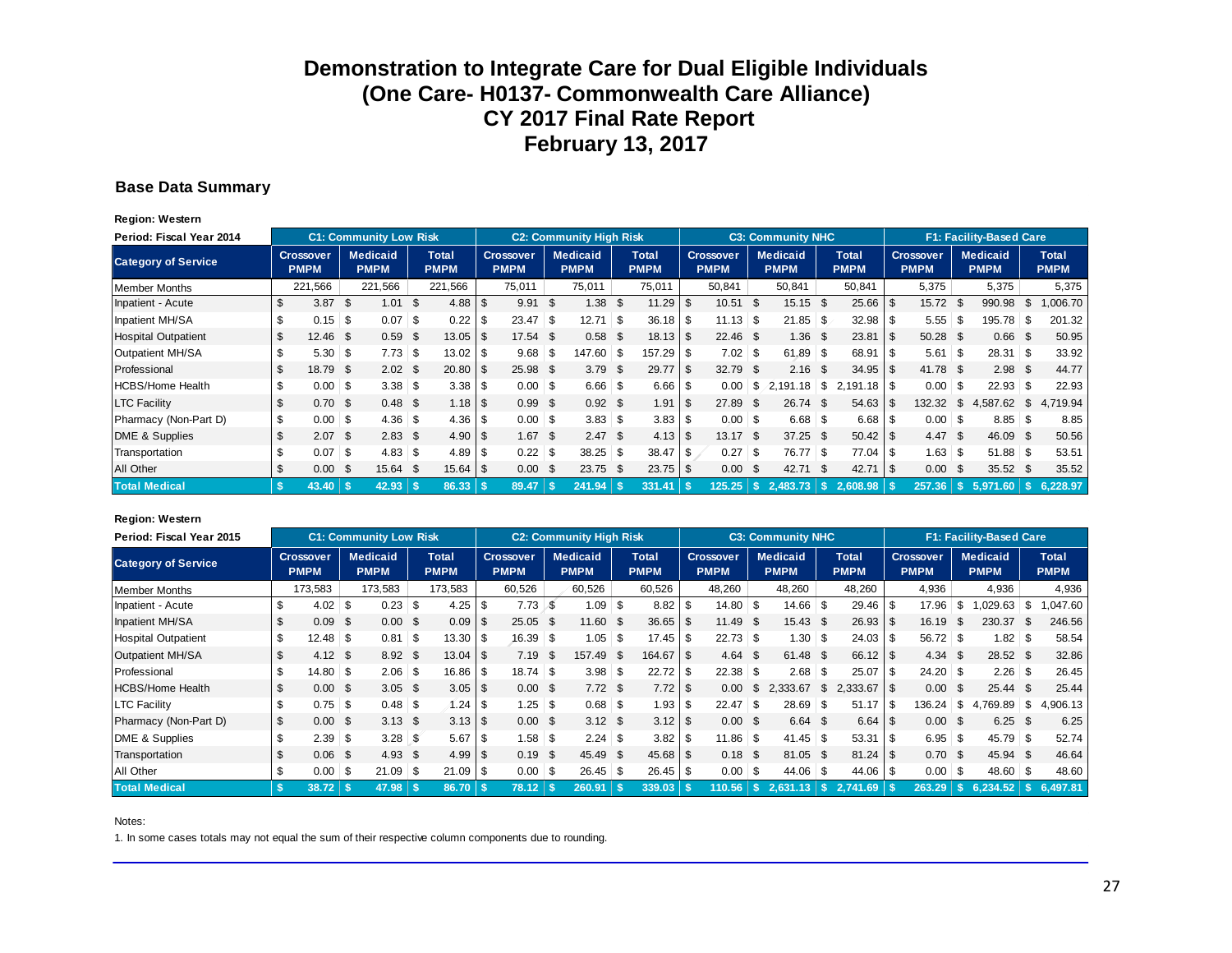#### **Base Data Summary**

**Region: The Cape**

| Period: Fiscal Year 2014   |              |                                 |     | <b>C1: Community Low Risk</b>  |     |                             |      |                                 |      | <b>C2: Community High Risk</b> |                             |      |                                 |      | <b>C3: Community NHC</b>       |              |                             |            |                                 |      | F1: Facility-Based Care        |      |                             |
|----------------------------|--------------|---------------------------------|-----|--------------------------------|-----|-----------------------------|------|---------------------------------|------|--------------------------------|-----------------------------|------|---------------------------------|------|--------------------------------|--------------|-----------------------------|------------|---------------------------------|------|--------------------------------|------|-----------------------------|
| <b>Category of Service</b> |              | <b>Crossover</b><br><b>PMPM</b> |     | <b>Medicaid</b><br><b>PMPM</b> |     | <b>Total</b><br><b>PMPM</b> |      | <b>Crossover</b><br><b>PMPM</b> |      | <b>Medicaid</b><br><b>PMPM</b> | <b>Total</b><br><b>PMPM</b> |      | <b>Crossover</b><br><b>PMPM</b> |      | <b>Medicaid</b><br><b>PMPM</b> |              | <b>Total</b><br><b>PMPM</b> |            | <b>Crossover</b><br><b>PMPM</b> |      | <b>Medicaid</b><br><b>PMPM</b> |      | <b>Total</b><br><b>PMPM</b> |
| <b>Member Months</b>       |              | 50,123                          |     | 50,123                         |     | 50,123                      |      | 20,190                          |      | 20,190                         | 20,190                      |      | 9,952                           |      | 9,952                          |              | 9,952                       |            | 1,493                           |      | 1,493                          |      | 1,493                       |
| Inpatient - Acute          | \$           | $5.47$ \$                       |     | 1.19                           | \$  | $6.66$ \ \$                 |      | $12.78$ \$                      |      | $3.34$ \$                      | 16.13                       | \$   | 13.36 \$                        |      | 25.72 \$                       |              | $39.08$ \$                  |            | 10.45                           | -S   | 523.07                         | -\$  | 533.51                      |
| Inpatient MH/SA            |              | $0.00$ \$                       |     | 0.66                           | \$  | 0.66                        | -\$  | $15.75$ \$                      |      | $22.21$ \$                     | 37.96                       | \$   | $11.82$ \$                      |      | 68.26                          | $\mathsf{S}$ |                             |            |                                 |      | $99.48$ \$                     |      | 102.72                      |
| <b>Hospital Outpatient</b> | \$           | $13.14$ \$                      |     | 0.75                           | \$  | 13.89                       | ∣\$  | $17.22$ \$                      |      | $1.75$ \$                      | 18.97                       | \$   | 20.06 \$                        |      | 3.61                           | \$           |                             |            | 66.33 \$                        |      | 1.28                           | - \$ | 67.61                       |
| Outpatient MH/SA           |              | $3.98$ \$                       |     | 6.11                           | \$  | 10.09                       | ∣\$  |                                 |      | $142.62$ \$                    | $150.38$   \$               |      | 5.37                            | -\$  | 64.38                          | ∣\$          | $69.75$ \ \ \$              |            | $9.60$ \$                       |      | $39.02$ \$                     |      | 48.62                       |
| Professional               | \$           | 18.98 \$                        |     | 1.38                           | \$  | $20.36$ \$                  |      | $27.57$ \$                      |      | $2.43$ \$                      |                             |      | $31.10$ \$                      |      | 2.02                           | \$           |                             |            | 47.72 \$                        |      | $4.87$ \$                      |      | 52.58                       |
| <b>HCBS/Home Health</b>    | \$.          | 0.00                            | \$  | 2.27                           | -\$ | 2.27                        | l \$ | $0.00$ \$                       |      | $3.98$ \$                      | 3.98                        | -\$  | 0.00                            | \$   | 2,282.28                       | \$           | $.282.28$ \$                |            |                                 |      | $50.82$ \$                     |      | 50.82                       |
| <b>LTC Facility</b>        | \$           | 0.69                            | \$  | 0.23                           | -\$ |                             |      | 4.39                            | - \$ | $0.62 \quad $$                 | 5.01                        | -\$  | 51.47                           | \$   | 43.24                          | \$           | 94.71                       | $\sqrt{3}$ | 146.41                          | S.   | .698.79                        | \$   | 4,845.20                    |
| Pharmacy (Non-Part D)      | \$           | 0.00                            | -\$ | 3.48                           | \$  |                             |      | 0.00                            | ∣\$  |                                | 103.42                      | -\$  | $0.00$ \$                       |      | $5.42$ \ \$                    |              |                             |            |                                 |      | $15.88$ \$                     |      | 15.88                       |
| DME & Supplies             | \$           | 2.05                            | \$  | 3.03                           | \$  | $5.08$ \ \ \$               |      | $1.96$ \$                       |      | $1.94$ \$                      | 3.90                        | \$   | 13.30                           | - \$ | 36.14                          | - \$         |                             |            | 25.61                           | - \$ | $32.05$ \$                     |      | 57.66                       |
| Transportation             | \$           | $0.15$ \$                       |     | 6.11                           | \$  | $6.26$ \ \ \$               |      |                                 |      | $52.61$ \\$                    | 53.07                       | l \$ | 0.71                            | -\$  | 150.34                         | <b>S</b>     |                             |            |                                 |      | 66.93 \$                       |      | 68.13                       |
| All Other                  |              | 0.00                            | \$  | 15.64                          | -\$ | $15.64$ \ \$                |      | $0.00\ 5$                       |      | 15.19 \$                       | 15.19                       | \$   | 0.00                            | - \$ | 31.12                          | - \$         | $31.12$   \$                |            | 0.00                            | - \$ | 52.84                          | - \$ | 52.84                       |
| <b>Total Medical</b>       | $\mathbf{s}$ | 44.46                           |     | 40.84                          |     | $85.31$ \ \$                |      | 87.91                           |      | 350.11                         | 438.02                      |      | 147.17                          | - \$ | 2.712.53                       |              | 2.859.70                    |            | 310.55                          |      | 5.585.02                       |      | 5.895.57                    |

#### **Region: The Cape**

| Period: Fiscal Year 2015   |     |                          |      | <b>C1: Community Low Risk</b>  |          |                      |             |                                 | <b>C2: Community High Risk</b> |    |                             |                |                                 |      | <b>C3: Community NHC</b>       |      |                             |      |                                 |      | F1: Facility-Based Care        |                             |
|----------------------------|-----|--------------------------|------|--------------------------------|----------|----------------------|-------------|---------------------------------|--------------------------------|----|-----------------------------|----------------|---------------------------------|------|--------------------------------|------|-----------------------------|------|---------------------------------|------|--------------------------------|-----------------------------|
| <b>Category of Service</b> |     | Crossover<br><b>PMPM</b> |      | <b>Medicaid</b><br><b>PMPM</b> |          | Total<br><b>PMPM</b> |             | <b>Crossover</b><br><b>PMPM</b> | <b>Medicaid</b><br><b>PMPM</b> |    | <b>Total</b><br><b>PMPM</b> |                | <b>Crossover</b><br><b>PMPM</b> |      | <b>Medicaid</b><br><b>PMPM</b> |      | <b>Total</b><br><b>PMPM</b> |      | <b>Crossover</b><br><b>PMPM</b> |      | <b>Medicaid</b><br><b>PMPM</b> | <b>Total</b><br><b>PMPM</b> |
| <b>Member Months</b>       |     | 51,990                   |      | 51,990                         |          | 51,990               |             | 20,232                          | 20,232                         |    | 20,232                      |                | 10,621                          |      | 10,621                         |      | 10,621                      |      | 1,638                           |      | 1,638                          | 1,638                       |
| Inpatient - Acute          |     | $8.95$ \$                |      | 0.91                           | -\$      | 9.86                 | - \$        | $10.89$ \$                      | $1.19$ \$                      |    |                             |                | $27.65$ \$                      |      | 46.77 \$                       |      | 74.42                       | -S   | $74.18$ \ \$                    |      | 554.61                         | \$<br>628.79                |
| Inpatient MH/SA            |     | 0.08                     | \$   | $0.00 \,$ \$                   |          |                      |             | $14.80\quad$ \$                 | 22.32                          | -S |                             |                | $10.77$ \$                      |      | 56.76 \$                       |      |                             |      | 2.91                            | - \$ | 63.32 \$                       | 66.23                       |
| <b>Hospital Outpatient</b> |     | $12.85$ \$               |      | 0.48                           | 5        |                      |             | $15.58$ \$                      | 1.63                           | \$ | 17.21                       | း              | $20.82$ \$                      |      |                                |      | 24.00                       | l \$ | $59.96$ \$                      |      | 0.00                           | \$<br>59.96                 |
| Outpatient MH/SA           |     | 2.97                     | - \$ | 6.66 <sup>5</sup>              |          | $9.63 \, \text{S}$   |             | $5.93$ \$                       | 138.88                         | -S | 144.81                      | $\overline{1}$ | 4.53                            | -\$  | 70.58 \$                       |      | 75.11                       | l \$ | 6.41                            | - \$ | 46.49 \$                       | 52.90                       |
| Professional               | \$  | $15.57$ \$               |      | 1.45                           | <b>S</b> |                      |             |                                 | 3.64                           | \$ | $24.85$ \$                  |                | $23.64$ \$                      |      | 1.63                           | - \$ | 25.27                       | -S   | $36.94$ \$                      |      | 1.67                           | \$<br>38.61                 |
| <b>HCBS/Home Health</b>    |     | 0.00                     | -S   | 2.81                           | -\$      | 2.81                 | $\sqrt{3}$  | $0.00 \,$ \$                    | 4.02                           | -S |                             |                | 0.00                            | \$.  | 2.371.42                       | \$   |                             |      | 0.00                            | \$   | 55.69                          | \$<br>55.69                 |
| <b>LTC Facility</b>        |     | $1.32$ \$                |      | $0.40 \,$ \ \$                 |          | 1.72                 | - \$        | $1.99$ \$                       |                                |    | 2.20                        | l \$           | $50.79$ \$                      |      | $38.46$ \$                     |      | 89.26                       | -S   | $168.02$ \$                     |      | 4,482.93                       | \$<br>4,650.95              |
| Pharmacy (Non-Part D)      | \$  | 0.00                     | \$   | 12.23                          | - \$     | $12.23$ \$           |             | $0.00 \,$ \$                    | $3.15$ \$                      |    |                             |                | 0.00                            | - \$ | $6.43\quad$                    |      |                             |      | $0.00 \text{ }$ \$              |      | 5.58                           | \$<br>5.58                  |
| DME & Supplies             |     | 2.45                     | S.   | 3.27                           | <b>S</b> | 5.71                 | <b>1 \$</b> |                                 | $2.10$ \$                      |    | $4.09$ \ \$                 |                | $11.97$ \$                      |      | $35.72$ \$                     |      | 47.69                       | l \$ |                                 |      | 30.01                          | \$<br>35.05                 |
| Transportation             |     | 0.14                     | -\$  | $6.55$ \$                      |          | $6.69$ \ \ \$        |             | $0.28$ \$                       | 61.89 \$                       |    |                             |                | 0.73                            | - \$ | 171.07 \$                      |      | $171.80$ $\sqrt{5}$         |      | 0.47 S                          |      | 68.42 \$                       | 68.89                       |
| All Other                  |     | $0.00$ \$                |      | 16.34                          | 5        |                      |             | $0.00$ \$                       | $21.30$ \$                     |    | $21.30$ \$                  |                | 0.00                            | -\$  | $34.10$ \ \$                   |      | $34.10$ \$                  |      | $0.00$ \$                       |      | 34.46                          | \$<br>34.46                 |
| <b>Total Medical</b>       | -\$ | 44.34                    |      | $51.09$ \ \$                   |          | $95.43$ \$           |             | 72.66                           | 260.33                         |    | 332.99                      |                | 150.90                          |      | 2.836.11                       | S.   | 2.987.01                    | 1 S  | 353.92                          |      | \$5,343,18                     | 5.697.10                    |

Notes: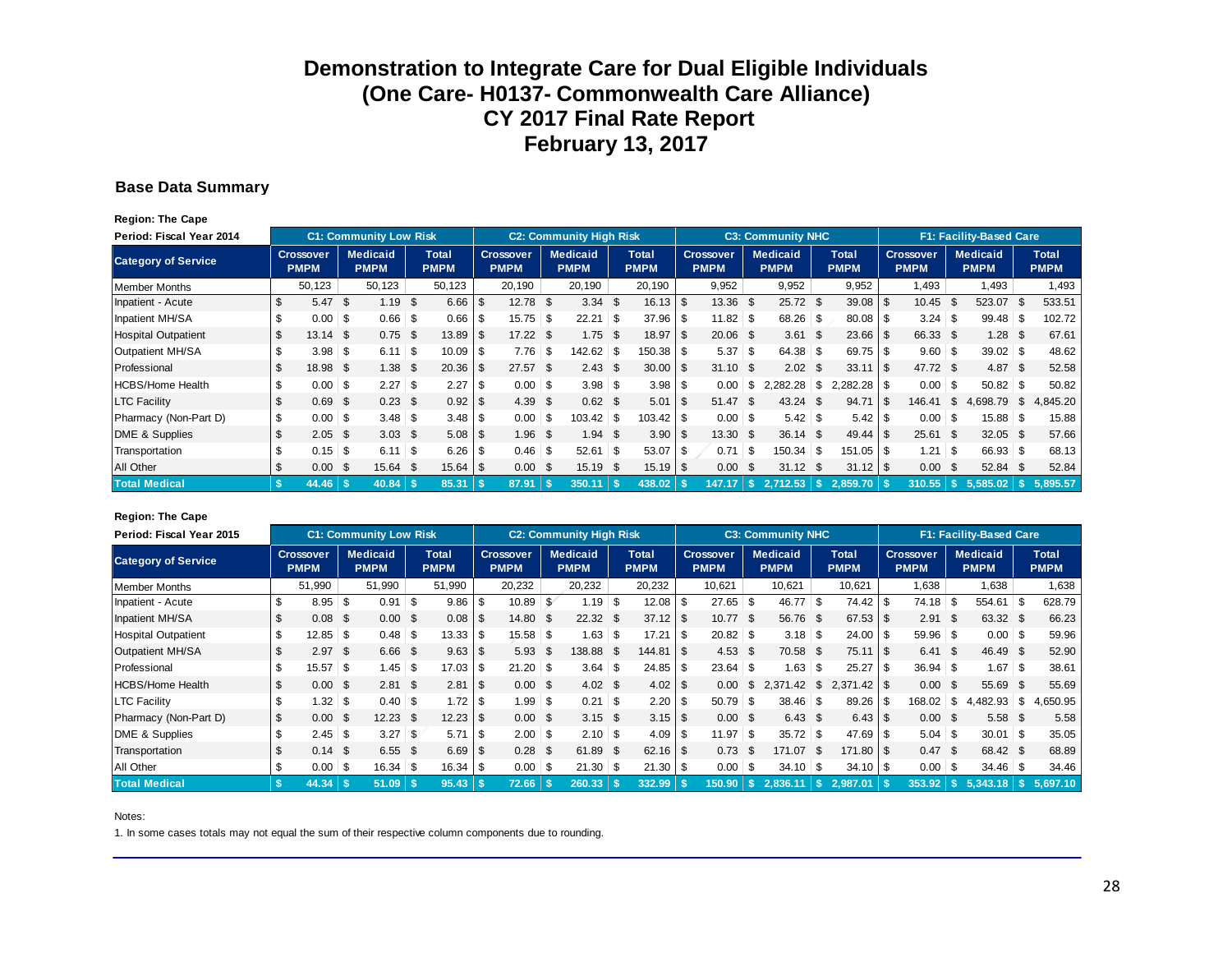#### **Base Data Summary**

**Region: Statewide**

| Period: Fiscal Year 2014   |     |                                 |      | <b>C1: Community Low Risk</b>  |            |                      |      |                          |      | <b>C2: Community High Risk</b> |                |                             |      |                                 |      | <b>C3: Community NHC</b>       |      |                             |      |                                 |              | <b>F1: Facility-Based Care</b> |                      |
|----------------------------|-----|---------------------------------|------|--------------------------------|------------|----------------------|------|--------------------------|------|--------------------------------|----------------|-----------------------------|------|---------------------------------|------|--------------------------------|------|-----------------------------|------|---------------------------------|--------------|--------------------------------|----------------------|
| <b>Category of Service</b> |     | <b>Crossover</b><br><b>PMPM</b> |      | <b>Medicaid</b><br><b>PMPM</b> |            | Total<br><b>PMPM</b> |      | Crossover<br><b>PMPM</b> |      | <b>Medicaid</b><br><b>PMPM</b> |                | <b>Total</b><br><b>PMPM</b> |      | <b>Crossover</b><br><b>PMPM</b> |      | <b>Medicaid</b><br><b>PMPM</b> |      | <b>Total</b><br><b>PMPM</b> |      | <b>Crossover</b><br><b>PMPM</b> |              | <b>Medicaid</b><br><b>PMPM</b> | Total<br><b>PMPM</b> |
| <b>Member Months</b>       |     | 665,851                         |      | 665,851                        |            | 665,851              |      | 218,541                  |      | 218.541                        |                | 218,541                     |      | 140,486                         |      | 140,486                        |      | 140,486                     |      | 19,649                          |              | 19,649                         | 19,649               |
| Inpatient - Acute          |     | 5.05                            | - \$ | 1.09                           | -\$        | $6.14$ \ \ \$        |      | 11.80 S                  |      | 4.30                           | \$             | 16.10                       | \$   | 14.46                           | \$   | 30.06 \$                       |      | 44.51                       | - \$ | 14.58                           | \$           | ,332.74                        | \$<br>1,347.32       |
| Inpatient MH/SA            |     | 0.13                            | - \$ | 0.14                           | $\vert$ \$ | 0.28                 |      | $22.79$ \$               |      | 19.93                          | \$             | 42.73                       | \$   | 16.35                           | \$   | $59.24$ \$                     |      | $75.59$ \ \$                |      | 7.01                            | \$           | ,243.73                        | \$<br>.250.74        |
| <b>Hospital Outpatient</b> |     | 15.69                           | -\$  | 0.96                           | \$         | 16.65                |      | $20.27$ \$               |      | 1.18                           | -S             | 21.45                       | \$   | 24.30                           | - \$ | $2.20\  \  \, $$               |      | $26.50$ \$                  |      | 49.51 \$                        |              | 0.86                           | \$<br>50.37          |
| Outpatient MH/SA           |     | $5.77$ \ \$                     |      | 5.91                           | <b>\$</b>  | 11.68                |      | $9.36$ \$                |      | 146.93 \$                      |                | 156.29                      | -S   | 7.05                            | \$   | 68.28 \$                       |      | $75.33$ \ \ \$              |      | 6.59                            | \$           | $27.90$ \$                     | 34.49                |
| Professional               |     | 17.63                           | -\$  | 2.54                           | \$         | 20.16                | l \$ | 25.86 \$                 |      | 8.39                           | $\mathfrak{L}$ | 34.25                       | \$   | $30.92$ \$                      |      | 4.84                           | - \$ |                             |      | 39.89                           | - \$         | 3.57                           | \$<br>43.45          |
| <b>HCBS/Home Health</b>    |     | 0.00                            | - \$ |                                |            |                      |      | $0.00$ \$                |      | $8.45$ \ \ \$                  |                | 8.45                        | \$   | 0.00                            | \$   | 2,273.95                       | \$   | $2,273.95$ \$               |      | 0.00                            | ၊ \$         | $34.79$ \$                     | 34.79                |
| <b>LTC Facility</b>        |     | 0.74                            | \$   | 0.38                           | -\$        | $1.12$   \$          |      | 1.77S                    |      | 0.69                           | -S             | 2.46                        | \$   | 32.50                           | - \$ | $32.17$ \$                     |      | 64.67                       | - \$ | 120.42                          | - \$         | 4.188.73                       | \$<br>4.309.15       |
| Pharmacy (Non-Part D)      | \$  | 0.00                            | ၊ န  |                                |            |                      |      | $0.00$ \$                |      | 13.17                          | \$             | 13.17                       | \$   | 0.00                            | \$   | $5.97$ \\$                     |      | 5.97                        | - \$ |                                 |              | $5.55$ \ \$                    | 5.55                 |
| DME & Supplies             |     | 1.96                            | \$   | 3.26                           | - \$       | 5.21                 |      | 1.57                     | - \$ | $2.48$ \$                      |                | 4.05                        | \$   | 11.52                           | - \$ | 32.11                          | - \$ | $43.64$ \ \ \$              |      | 7.92                            | - \$         | 35.91                          | \$<br>43.83          |
| Transportation             |     | 0.06                            | ၊ န  |                                |            | $4.88$ \ \ \$        |      | $0.23$ \$                |      | $38.45$ \$                     |                | 38.68                       | \$   | 0.29                            | \$   | $92.54$ \$                     |      |                             |      | $0.92$ \$                       |              | $57.38$ \$                     | 58.30                |
| All Other                  |     | 0.00                            | \$   | 14.80                          | -\$        |                      |      | $0.00 \text{ }$ \$       |      | 18.93                          | - \$           | 18.93                       | - \$ | 0.00                            | \$   | 35.96                          | - \$ | 35.96                       |      | 0.00                            | - \$         | 46.34                          | \$<br>46.34          |
| <b>Total Medical</b>       | -\$ | 47.03                           |      | 41.51                          | ∣\$        | 88.54                |      | 93.65                    |      | 262.91                         |                | 356.57                      |      | 137.38                          |      | 2.637.32                       |      | $2.774.70$ S                |      | 246.84                          | $\mathbf{s}$ | 6.977.50                       | 7.224.34             |

#### **Region: Statewide**

| Period: Fiscal Year 2015   |                                 |      | <b>C1: Community Low Risk</b>  |      |                             |      |                                 |   | <b>C2: Community High Risk</b> |      |                             |     |                                 |     | <b>C3: Community NHC</b>       |      |                             |                          |                                 |      | F1: Facility-Based Care        |      |                             |
|----------------------------|---------------------------------|------|--------------------------------|------|-----------------------------|------|---------------------------------|---|--------------------------------|------|-----------------------------|-----|---------------------------------|-----|--------------------------------|------|-----------------------------|--------------------------|---------------------------------|------|--------------------------------|------|-----------------------------|
| <b>Category of Service</b> | <b>Crossover</b><br><b>PMPM</b> |      | <b>Medicaid</b><br><b>PMPM</b> |      | <b>Total</b><br><b>PMPM</b> |      | <b>Crossover</b><br><b>PMPM</b> |   | <b>Medicaid</b><br><b>PMPM</b> |      | <b>Total</b><br><b>PMPM</b> |     | <b>Crossover</b><br><b>PMPM</b> |     | <b>Medicaid</b><br><b>PMPM</b> |      | <b>Total</b><br><b>PMPM</b> |                          | <b>Crossover</b><br><b>PMPM</b> |      | <b>Medicaid</b><br><b>PMPM</b> |      | <b>Total</b><br><b>PMPM</b> |
| Member Months              | 595,900                         |      | 595,900                        |      | 595,900                     |      | 193,747                         |   | 193.747                        |      | 193,747                     |     | 144,352                         |     | 144,352                        |      | 144,352                     |                          | 19,258                          |      | 19,258                         |      | 19,258                      |
| Inpatient - Acute          | \$<br>5.06                      | \$   |                                |      | 6.27                        | \$   | $10.40$ \$                      |   |                                |      | 15.05                       | \$  | 15.96                           | \$  | $27.92$ \$                     |      | 43.88                       | l \$                     | 30.20                           | \$   | ,366.11                        | \$   | .396.30                     |
| Inpatient MH/SA            | \$<br>0.13                      | \$   | 0.05                           | - \$ |                             |      | $22.46$ \$                      |   | 20.43                          | - \$ | 42.89                       | \$  | 13.85                           | \$. | 54.55 \$                       |      | $68.40$ \ \ \$              |                          | 9.75                            | \$   | 126.15                         | S.   | 135.90                      |
| <b>Hospital Outpatient</b> | \$<br>15.75                     | -\$  | 1.02                           | ∣\$  |                             |      | $19.14$ \$                      |   | 1.31                           | ∣\$  | 20.45                       | \$  | 24.20                           | \$  | 1.97                           | \$   | 26.17                       | l \$                     | $50.45$ \$                      |      | 0.97                           | \$   | 51.42                       |
| Outpatient MH/SA           | 4.61                            | - \$ | 6.48                           | -\$  |                             |      | 7.51                            | S | 151.17                         | - \$ | 158.67                      | \$  | 5.24                            | \$  | 67.63 \$                       |      | 72.87                       | $\overline{\phantom{a}}$ | 4.33                            | \$   | 29.60                          | - \$ | 33.93                       |
| Professional               | \$<br>13.71                     | -\$  | 2.21                           | \$   |                             |      | $18.82$ \$                      |   | 7.60                           | း    | 26.42                       | \$  | 20.73                           | \$  | 3.43                           | း    |                             |                          | $25.64$ \$                      |      | 2.61                           | ∣\$  | 28.25                       |
| <b>HCBS/Home Health</b>    | \$<br>0.00                      | £.   | 3.44                           | - \$ |                             |      | $0.00 \,$ \$                    |   | $8.24$ \$                      |      | 8.24                        | -\$ | 0.00                            | \$  | 2.479.92                       | \$   |                             |                          | 0.00                            | \$.  | 30.45                          | - \$ | 30.45                       |
| <b>LTC Facility</b>        | \$<br>0.82                      | -\$  |                                |      | 1.17                        | l \$ | 1.68 \$                         |   | $0.81$ \ \$                    |      | 2.48                        | \$  | 29.06                           | \$  | 30.87                          | - \$ | $59.93$ \$                  |                          | 135.34                          | \$   | 4,242.90                       | \$   | 4,378.24                    |
| Pharmacy (Non-Part D)      | \$<br>0.00                      | \$   | 4.93                           | - \$ |                             |      | $0.00 \text{ }$ \$              |   | $3.41 \text{ } $s$             |      | 3.41                        | \$  | $0.00 \,$ \$                    |     | $6.32$ \$                      |      |                             |                          | $0.00 \,$ \$                    |      | 3.88                           | -\$  | 3.88                        |
| DME & Supplies             | \$<br>2.07                      | \$   | 3.57                           | \$   |                             |      | $1.72$ \$                       |   | $2.70$ \$                      |      | 4.41                        | \$  | 10.36                           | \$  | $32.73$ \$                     |      | $43.10$ \ \$                |                          | 5.14                            | - \$ | $35.78$ \$                     |      | 40.92                       |
| Transportation             | 0.06                            | \$   | 5.14                           | - \$ |                             |      | $0.22 \quad$ \$                 |   | 48.23 \$                       |      | 48.46                       | \$  | 0.24                            | \$. | 97.94 \$                       |      |                             |                          | 1.09                            | - \$ | 57.41                          | - \$ | 58.50                       |
| All Other                  | \$<br>0.00                      | \$   | 17.88                          | ∣\$  |                             |      |                                 |   | $22.64$ \$                     |      | 22.64                       | \$  | 0.00                            | \$  | $36.90$ \$                     |      | $36.90$ \$                  |                          | 0.00                            | - \$ | 56.86                          | - S  | 56.86                       |
| <b>Total Medical</b>       | 42.21                           |      | 46.29                          |      | 88.50 \$                    |      | 81.94                           |   | 271.19                         |      | 353.12                      |     | 119.65                          |     | 2.840.19                       | -\$  |                             |                          | 261.95                          | S.   | 6.952.71                       | 45-  | 7.214.67                    |

Notes: